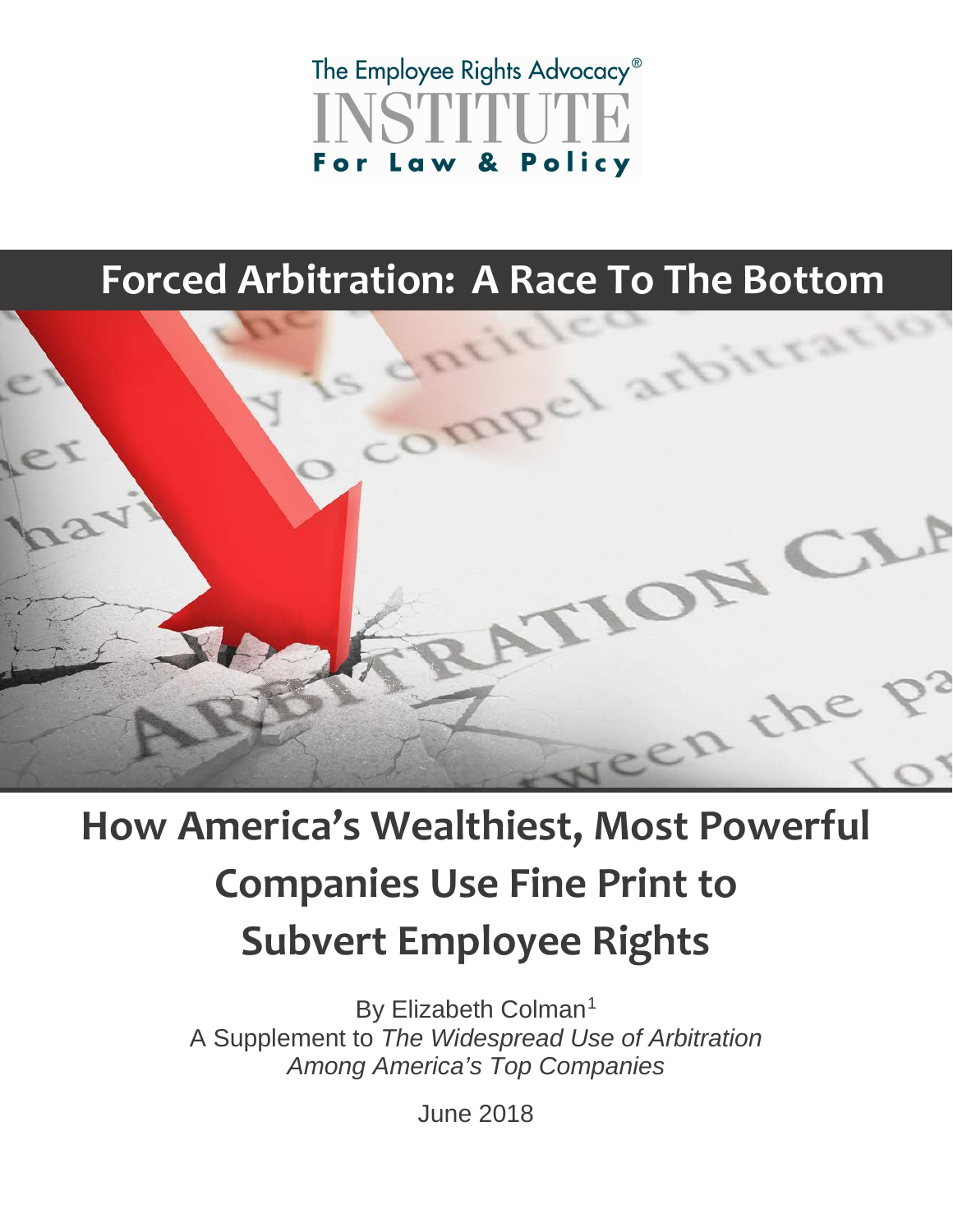## **Contents**

| ı.          |                                                                           |
|-------------|---------------------------------------------------------------------------|
| Ш.          |                                                                           |
|             |                                                                           |
|             |                                                                           |
|             | c. Why Employees, Advocates, & Policymakers                               |
|             |                                                                           |
| Ш.          |                                                                           |
|             | a. The Prevalence Of Forced Arbitration In                                |
|             |                                                                           |
|             |                                                                           |
|             |                                                                           |
| IV.         |                                                                           |
|             | a. Individual States Could Consider Choice-Of-Forum,                      |
|             | <b>Contract Formation &amp; Private Attorneys General Legislation  12</b> |
|             | b. Congress Could Create Exceptions To The Federal Arbitration            |
|             | Act Or Amend It To Outlaw Forced Arbitration Completely 13                |
| $V_{\cdot}$ |                                                                           |
|             |                                                                           |

### **AAbout The Institute**

Founded in 2008, The Employee Rights Advocacy Institute For Law & Policy (The NELA Institute) advocates for employee rights by advancing equality and justice in the American workplace. We conduct research, develop resources, and educate advocates, judges, the media, policymakers, and the general public to promote employee rights and protect workers' access to the courts.

The NELA Institute is the related charitable public interest organization of the National Employment Lawyers Association (NELA).

Working hand in hand with NELA, The NELA Institute seeks to create a future in which workers will be paid at least a living wage in an environment free of discrimination, harassment, retaliation, and capricious employment decisions; employers will fulfill their promises to provide retirement, health, and other benefits; workers' safety will not be compromised for the sake of corporate profits and interests; and individuals will have effective legal representation to enforce their rights to a fair and just workplace, adequate remedies, and access to the courts to vindicate their workplace rights when they are violated. For more information about us, visit www.employeerightsadvocacy.org.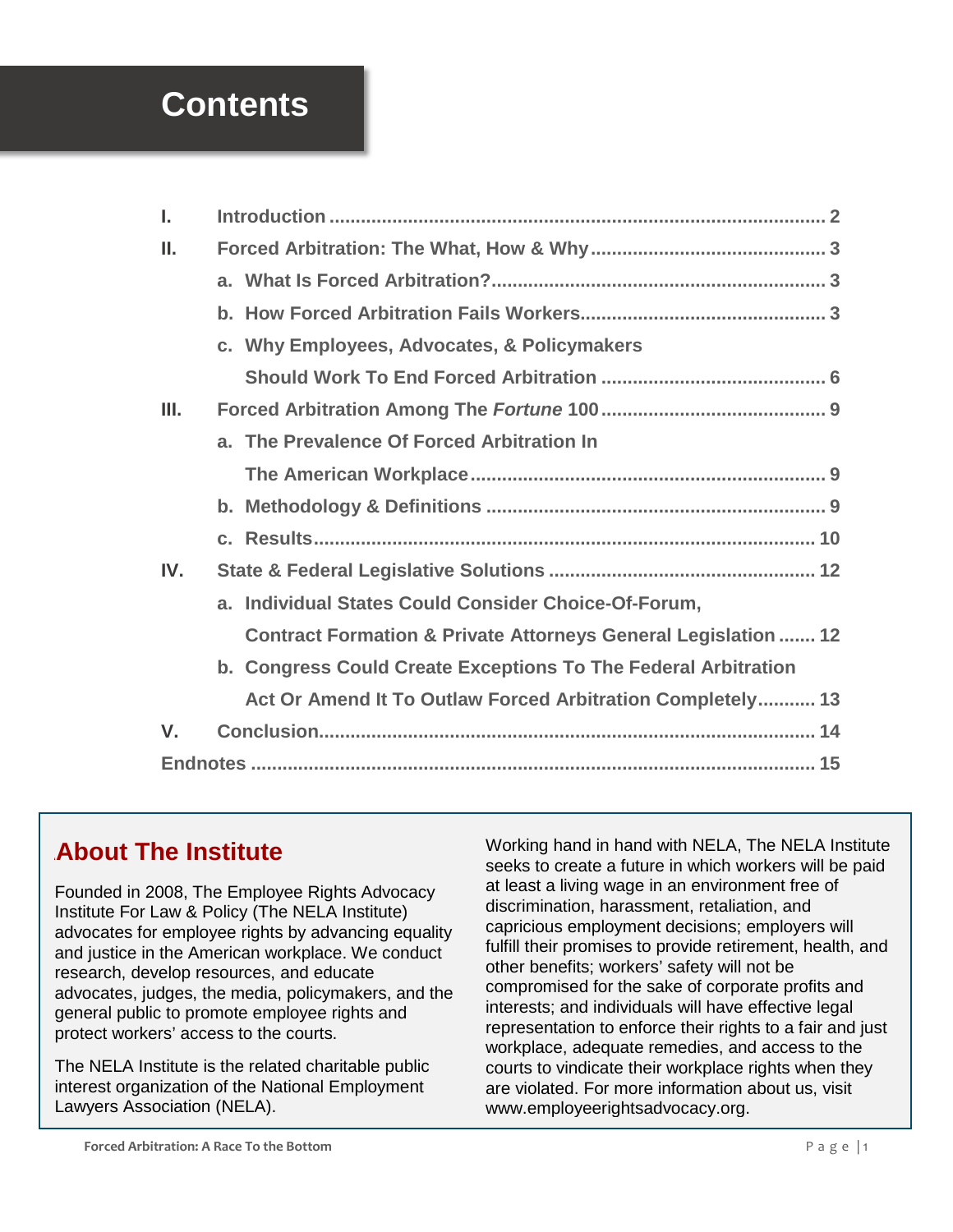<span id="page-2-0"></span>The NELA Institute released the first edition of "The Widespread Use of Arbitration Among America's Top Companies"[2](#page-3-2) in September 2017. That report shared the groundbreaking findings of Imre Szalai, Loyola University New Orleans College of Law's Judge John D. Wessel Distinguished Professor of Social Justice. Prof. Szalai's research demonstrated that 80 of the companies in the *Fortune* 100 have used arbitration clauses in their employment contracts since the year 2010.<sup>[3](#page-3-3)</sup> Of those, 39 explicitly precluded employees from joining together in any class, collective, or joint legal action to enforce their workplace rights[.4](#page-3-4)

In March 2018, The NELA Institute re-issued the report, with one new key finding: at least half of America's *Fortune* 100 companies required employees to submit workplace

disputes to binding arbitration as a condition of employment.<sup>[5](#page-3-5)</sup> This report discusses in greater depth why the prevalence of forced arbitration is so dangerous for workers and shares for the first time the finding that **at least 52** *Fortune* **100 companies use forced arbitration in their employment contracts**.

Part II of this report presents the "what, how, and why" of forced arbitration, explaining what it is, how it works (or doesn't), and why ending forced arbitration should be a priority. Part III shares the methodology and analyzes the data behind our latest finding**.** Finally, Part IV explains some of the steps that states and the federal government can take to address the harm caused by forced arbitration.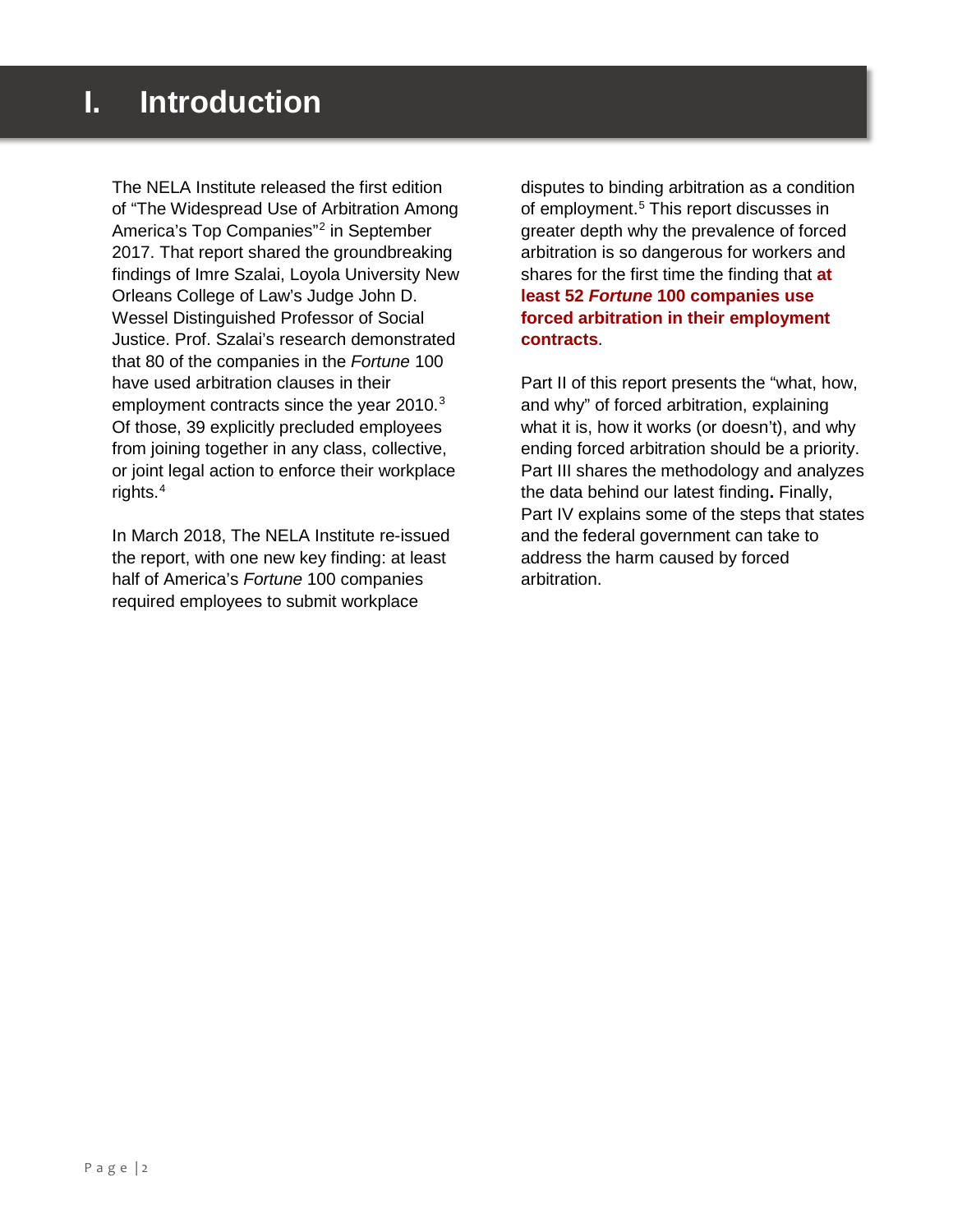<span id="page-3-6"></span><span id="page-3-5"></span><span id="page-3-4"></span><span id="page-3-3"></span><span id="page-3-2"></span><span id="page-3-1"></span><span id="page-3-0"></span>If you have ever filled out a job application or received an employee handbook from a large corporation, there is good chance you have been bound by a forced arbitration clause. These clauses are increasingly common in the employment context, with an estimated 60 million employees bound by them today.<sup>[6](#page-3-6)</sup> But what is forced arbitration, how does it work (or not work), and why should it matter?

#### <span id="page-3-11"></span><span id="page-3-10"></span><span id="page-3-9"></span><span id="page-3-8"></span><span id="page-3-7"></span>**a. What Is Forced Arbitration?**

<span id="page-3-18"></span><span id="page-3-17"></span><span id="page-3-16"></span><span id="page-3-15"></span><span id="page-3-14"></span><span id="page-3-13"></span><span id="page-3-12"></span>Forced arbitration is a mechanism that allows corporations to prevent workers from holding their employers accountable in court when those companies break the law. These clauses appear in the fine print of job applications, terms of service, employee handbooks, click-through emails, and even retirement benefit plans. Imposed on workers before any wrongdoing has occurred, the scope of a forced arbitration provision can be quite expansive, covering wage disputes, $7$  wrongful termination claims, $8$  and allegations of age, $9$  disability, $10$  and race discrimination.<sup>[11](#page-3-11)</sup> They can even push egregious civil law violations, like sexual assault, into a secret forum where perpetrators are more likely to avoid accountability.<sup>[12](#page-3-12)</sup>

<span id="page-3-26"></span><span id="page-3-25"></span><span id="page-3-24"></span><span id="page-3-23"></span><span id="page-3-22"></span><span id="page-3-21"></span><span id="page-3-20"></span><span id="page-3-19"></span>Employees bound by forced arbitration clauses have not chosen this dispute resolution process*.* [13](#page-3-13) Companies distribute forced arbitration clauses to workers via a pre-printed form on a take-it-orleave it basis.[14](#page-3-14) There is no opportunity for employees to negotiate the terms of a forced arbitration clause. Workers, who often have little to no bargaining power, must submit to these onesided provisions or forego employment altogether, which few people can afford to do.

#### <span id="page-3-29"></span><span id="page-3-28"></span><span id="page-3-27"></span>**b. How Forced Arbitration Fails Workers**

<span id="page-3-35"></span><span id="page-3-34"></span><span id="page-3-33"></span><span id="page-3-32"></span><span id="page-3-31"></span><span id="page-3-30"></span>Forced arbitration proceedings are often initiated when an employee sues his/her employer in a court and, in response, the defending company seeks a court order to move the dispute to private arbitration. It is common for employees, up to that moment, to be wholly ignorant of the fact that they have waived their right to go to court.<sup>[15](#page-3-15)</sup> Because the U.S. Supreme Court has interpreted the Federal Arbitration Act to encompass "a strong national policy favoring arbitration,"[16](#page-3-16) once an employer invokes its forced arbitration clause, it is difficult for workers to keep their case in court. What an employee will experience once they are in the room for an arbitration proceeding can vary widely. Details of specific instances are hard to come by, as much of what happens in arbitration usually is required to remain confidential.<sup>[17](#page-3-17)</sup>

Arbitration can be extremely costly for an employee. This presents special problems for employees in low-wage professions, as nearly one-third of all wage and salary workers in America are.[18](#page-3-18) Arbitration firms often require both parties to submit payment before they can move forward with a claim.<sup>[19](#page-3-19)</sup> Additionally, many arbitration provisions include a forum-selection clause that may require a plaintiff to travel hundreds of miles to partake in the arbitral proceeding.[20](#page-3-20) For the millions of hourly employees who only earn a few hundred dollars each week, the wages lost from missing work, plus the out-ofpocket expenditures for travel and lodging, makes arbitration a financial impossibility.[21](#page-3-21)

Arbitrations tend to take place in a closed-door conference room, using the rules specified in the employer-drafted arbitration provision.<sup>[22](#page-3-22)</sup> The arbitrator—a privately-paid hearing officer who is not required by law to have any particular legal expertise—often is chosen from a roster of a private arbitration firm selected by the employer. Research indicates this type of employer-driven selection process creates a "repeat player" effect: employers who repeatedly use the same arbitrators and firms receive more favorable outcomes than those who are appearing before a particular arbitrator for the first time.<sup>[23](#page-3-23)</sup> After 25 interactions between a given employer-arbitrator pair, an employee's odds of winning in arbitration are whittled to just 4.5%.<sup>[24](#page-3-24)</sup>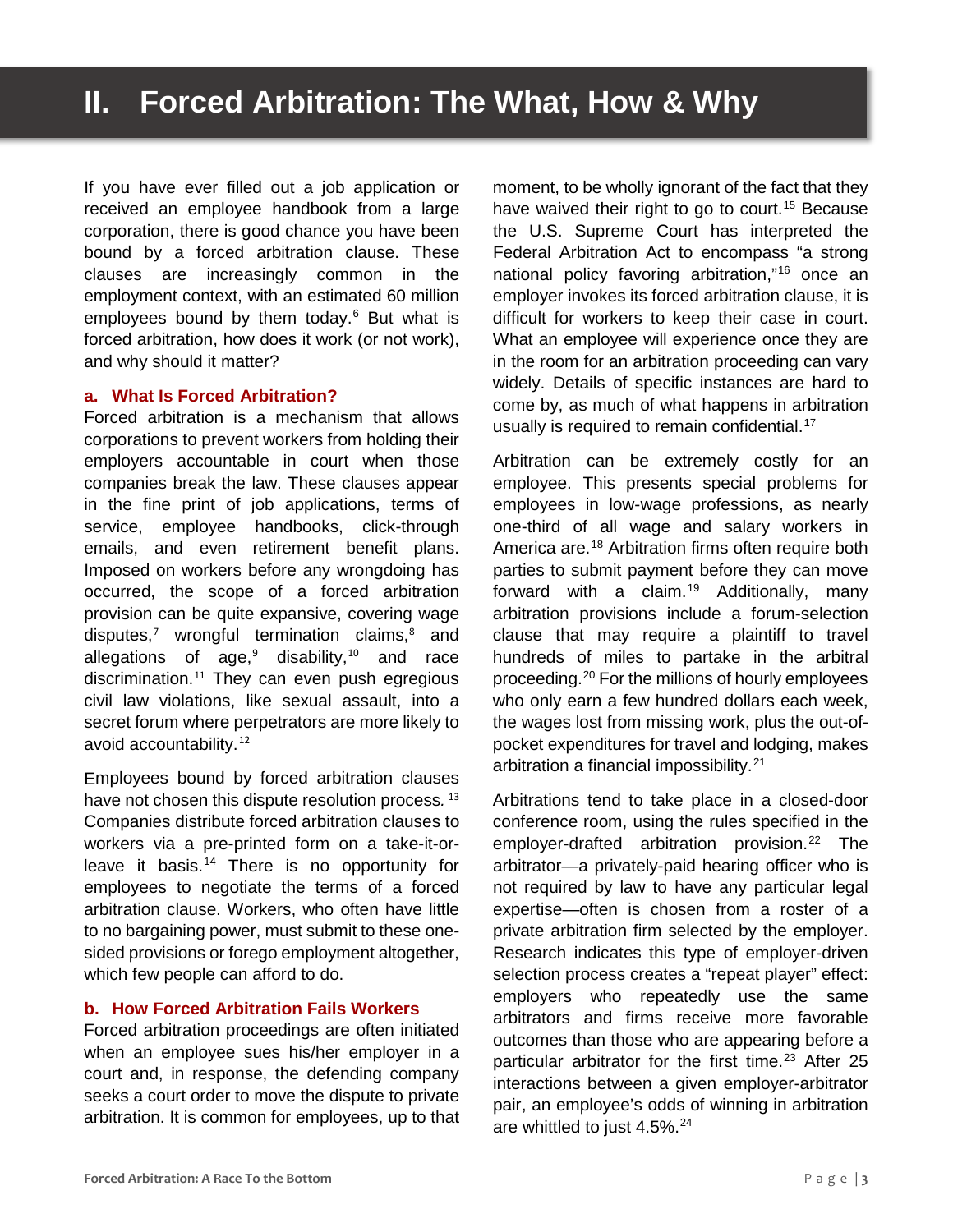<span id="page-4-12"></span><span id="page-4-11"></span><span id="page-4-10"></span><span id="page-4-9"></span><span id="page-4-8"></span><span id="page-4-7"></span><span id="page-4-6"></span><span id="page-4-5"></span><span id="page-4-4"></span><span id="page-4-3"></span><span id="page-4-2"></span><span id="page-4-1"></span><span id="page-4-0"></span>Arbitrators are required to enforce arbitration clauses as they are written. $25$  Since employers have been empowered to dictate the terms of these clauses, they can be highly one-sided in the employer's favor.<sup>[26](#page-3-26)</sup> Employers can insert constraints on discovery and the introduction of evidence into their arbitration clauses, making it difficult for employees to prove their case.<sup>[27](#page-3-27)</sup> They can use their arbitration clauses to shorten the statute of limitations on likely claims in order to reduce the amount of time an employee can bring a complaint.[28](#page-3-28) Employers also are able to limit their financial exposure in arbitration by inserting provisions into the clauses that prohibit victorious employees from being awarded punitive damages and other remedies.<sup>[29](#page-3-29)</sup> As a result, it is unsurprising that outcomes in employment arbitration skew heavily in favor of employers.[30](#page-3-30)

And once the arbitrator has issued a decision, all parties are required to accept the outcome, even if the arbitrator misapplies the law. Because the U.S. Supreme Court affirmed in 2013 that the Federal Arbitration Act restricts judicial review of an arbitrator's decision to challenges regarding his/her interpretation of the terms of the arbitration clause, when arbitrators get the substantive law wrong, there is virtually no way to appeal.<sup>[31](#page-3-31)</sup> Under the Court's ruling, "convincing a court of an arbitrator's error – even his grave error – is not enough."[32](#page-3-32)

## <span id="page-4-15"></span><span id="page-4-14"></span><span id="page-4-13"></span>**Open Court vs Private Arbitration**

<span id="page-4-26"></span><span id="page-4-25"></span><span id="page-4-24"></span><span id="page-4-23"></span><span id="page-4-22"></span><span id="page-4-21"></span><span id="page-4-20"></span><span id="page-4-19"></span><span id="page-4-18"></span><span id="page-4-17"></span><span id="page-4-16"></span>**Forced arbitration can be a boon for employers, and devastating to wronged employees. Compare the lack of equity in a forced arbitral forum versus a public courtroom:**

### <span id="page-4-29"></span><span id="page-4-28"></span><span id="page-4-27"></span>**In Public Courts…**

- There are rules of evidence and civil procedure to ensure fairness in the proceedings, which apply equally to both sides.
- <span id="page-4-32"></span><span id="page-4-31"></span><span id="page-4-30"></span>■ Cases are resolved by judges and/or jurors with no financial stake in the outcome.
- <span id="page-4-35"></span><span id="page-4-34"></span><span id="page-4-33"></span> The parties involved and the facts underlying the claims at issue usually become a matter of public record. Companies cannot hide their unlawful behavior or serial offenses committed by company power-players.
- <span id="page-4-42"></span><span id="page-4-41"></span><span id="page-4-40"></span><span id="page-4-39"></span><span id="page-4-38"></span><span id="page-4-37"></span><span id="page-4-36"></span> Lower court decisions are subject to appeal, so unjust outcomes can be corrected.

### **In Private Arbitration…**

- The employer gets to choose the rules governing the proceeding.
- Cases are decided by a for-profit judge selected from an arbitration company's roster, chosen and often paid by the defendant-employer.
- **With no public record required,** egregious violations by corporate employers may stay hidden from public view. The details of employer wrongdoing, including the names of bad actors and the extent of the unlawful activity remain largely unknown.
- **There is virtually no way to appeal,** forcing workers to accept even clearlywrong decisions.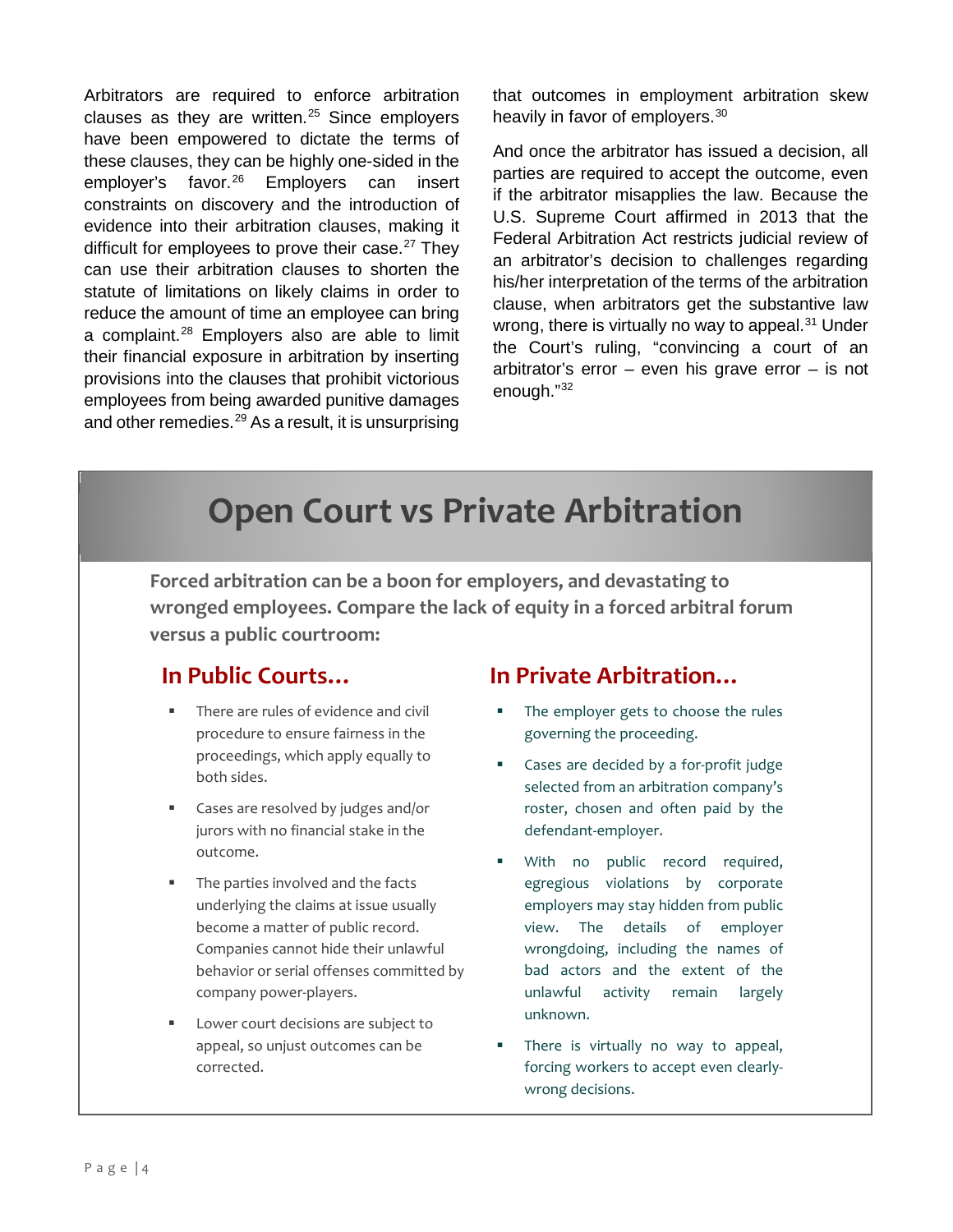## **FORCED ARBITRATION CAN BURY WIDESPREAD SEXUAL HARASSMENT & RACE DISCRIMINATION IN THE WORKPLACE**

<span id="page-5-7"></span><span id="page-5-6"></span><span id="page-5-5"></span><span id="page-5-4"></span><span id="page-5-3"></span><span id="page-5-2"></span><span id="page-5-1"></span><span id="page-5-0"></span>**Civil rights laws like Title VII of the Civil Rights Act of 1964 were designed to protect historically marginalized workers, and create ways to deter and eliminate discriminatory conduct at work. While progress has been made, workplace discrimination still is far too common. In fiscal year (FY) 2017, more than 45 percent of all charges filed with the Equal Employment Opportunity Commission (EEOC), the federal agency responsible for enforcing many workplace laws, alleged race, color, or national origin discrimination-totaling more than 40,000 violations.[33](#page-3-33) More than 25,000 claims of sex-based harassment were filed with the agency that same year, and 32,000 workers alleged they experienced retaliation for filing Title VII claims.[34](#page-3-34) In addition, it's estimated that 70% of employees who experience harassment at work never report it.[35](#page-3-35) Forced arbitration policies, like those employed at FOX News, enable widespread workplace harassment to go unchecked, and for serial abusers to act with impunity.** 

### <span id="page-5-13"></span><span id="page-5-12"></span><span id="page-5-11"></span><span id="page-5-10"></span><span id="page-5-9"></span><span id="page-5-8"></span>**Sexual Harassment and Race Discrimination at FOX News**

<span id="page-5-16"></span><span id="page-5-15"></span><span id="page-5-14"></span>Gretchen Carlson, already famous from her years as an anchor on FOX News, recently became the catalyst in exposing widespread workplace harassment at FOX News. From fellow anchors Steve Doocy<sup>[36](#page-4-0)</sup> and Bill O'Reilly<sup>[37](#page-4-1)</sup> to company CEO Roger Ailes, Carlson's brave exposure of the toxic corporate culture at FOX demonstrates how forced arbitration helps keep even endemic workplace harassment a secret.



<span id="page-5-17"></span>Carlson allegedly experienced multiple forms of sex discrimination at FOX, from pay discrimination to lewd and demeaning comments, to unwanted sexual propositions. When she refused advances from the man leading the company, Ailes retaliated by firing her. Because Carlson's contract with the network included a forced arbitration clause, had she sued Fox News alone, her story likely would have remained hidden in confidential proceedings, leaving Ailes and others at the network free to keep harassing other employees with impunity.

Instead, she sued Roger Ailes directly. This allowed Gretchen to pursue her claims out in the open and to bring his appalling behavior to light. As a result of the shocking nature of her allegations and the harsh public scrutiny that followed, Fox News fired Ailes. Ultimately, Gretchen settled her claims, but retained the right to publicly speak about some of her experiences. Since Gretchen's story became public, dozens of other women have come forward with their own stories of the sexual violence and intimidation they experienced from Roger Ailes and other prominent men at Fox News.[38](#page-4-2)

Not long after the news of rampant sexual harassment at FOX broke, stories of other unlawful discriminatory treatment began to emerge. According to complaints filed by former Fox News employees in April 2017, "While Fox executives were busy either participating in or looking the other way at the barrage of sexist, demeaning conduct hurled at its female employees, these same executives allowed  $\ldots$  repugnant racial discrimination to go unchecked as well."<sup>[39](#page-4-3)</sup>

According to the complaints, racial animus manifested at FOX News in numerous ways. Racial stereotyping about people of color was reportedly commonplace, epithets expressing racial animosity frequently occurred, and employees of color suffered discriminatory adverse employment actions, including being denied permanent positions with insurance benefits and being refused scheduled salary increases that were granted to white employees.<sup>[40](#page-4-4)</sup> Shockingly, employees with dark skin were allegedly also required to use a special door to access the second floor, where the most powerful executives' offices were located.[41](#page-4-5)

Allegedly, the pervasive race discrimination was well-known at the company for nearly a decade, yet the leadership at FOX turned a blind eye and did nothing. But Gretchen Carlson's clever maneuver around her forced arbitration clause opened the door for those employees to be made whole. On May 15, 21<sup>st</sup> Century Fox settled the employees' race discrimination claims for \$10 million.[42](#page-4-6)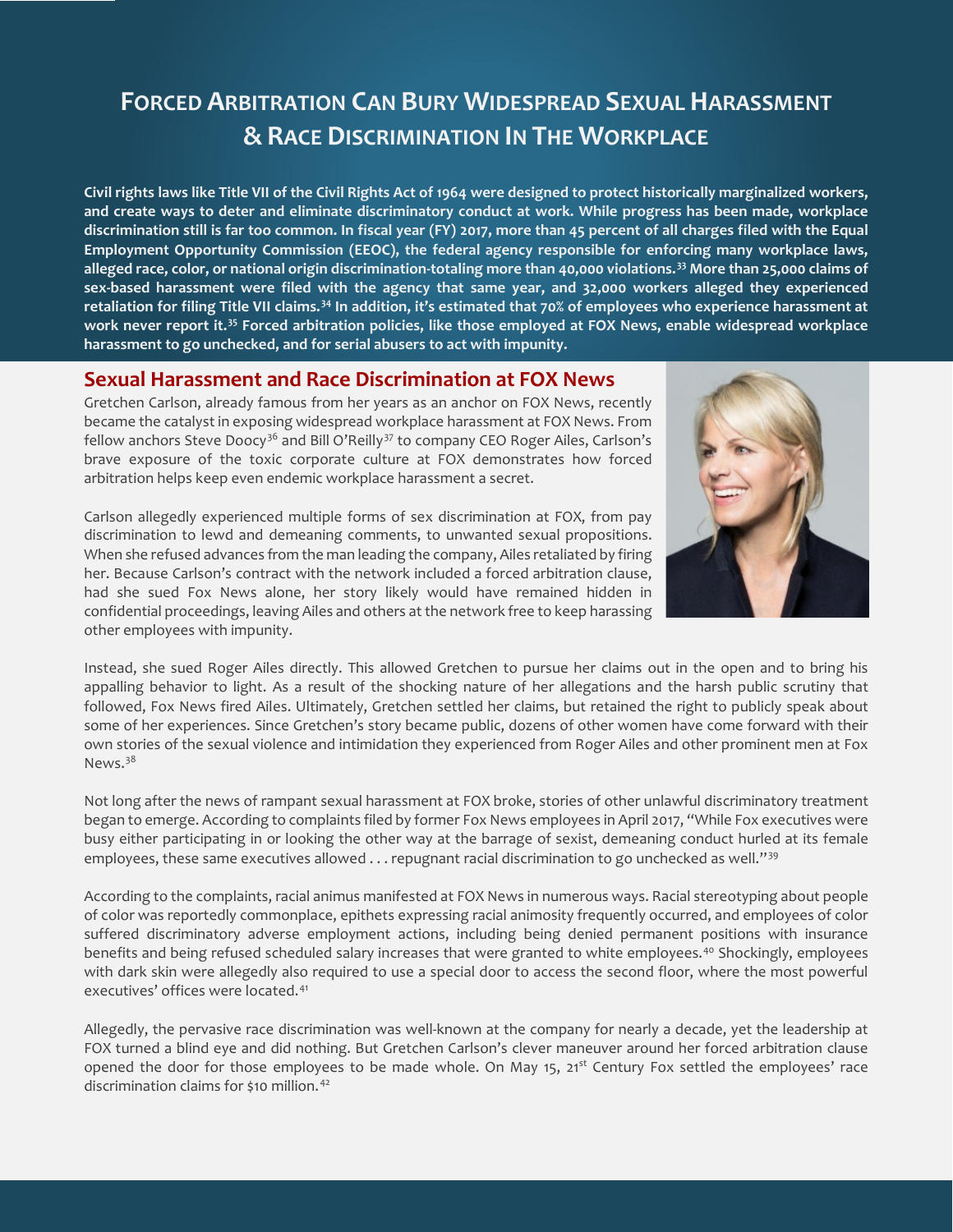#### <span id="page-6-0"></span>**c. Why Employees, Advocates & Policymakers Should Work To End Forced Arbitration**

#### **Forced Arbitration Undermines The Rule Of Law**

Forced arbitration undermines the rule of law in multiple ways. In addition to being imposed in secret, arbitrators' decisions have no precedential effect in future cases, even ones decided by the same arbitrator. Moreover, there are no safeguards in place to prevent an arbitrator from incorrectly, ambiguously, or inconsistently applying substantive laws.

The American workplace became a safer, more equitable environment over the course of the last century because Congress has passed a variety of laws protecting employees.<sup>[43](#page-4-7)</sup> Preserving the gains workers have made toward ending discrimination and harassment at work, ensuring equal pay, protecting wages, and advancing other workplace rights hinges on fair, consistent, public enforcement of those laws. Arbitration decisions are non-precedential, and arbitrators are not even required to rule on similar claims in a consistent manner. Two cases brought by employees forced into individual arbitration against the same employer using the same evidence could result in widely different outcomes. This arises, in part, from the fact that each employee for a given company forced into individual arbitration generally must approach the proceedings from scratch, even if the facts or law overlap greatly. Should the employeeplaintiffs learn of their disparate outcomes, there isn't a lot they can do because, as indicated above, courts lack the power to correct arbitrators' decisions.[44](#page-4-8)

In 1985, former U.S. Supreme Court Justice John Paul Stevens warned us of the danger posed by empowering arbitrators to rule on complex civil claims, writing "[T]he informal procedures which make arbitration so desirable in the context of contractual disputes are inadequate to develop a record for appellate review of statutory questions. Such review is essential on matters of statutory interpretation in

order to assure consistent application of important public rights."[45](#page-4-9) 

In May 2018, U.S. Supreme Court Justice Ruth Bader Ginsburg revisited the issue, expressing concern that "individual arbitration of employee complaints can give rise to anomalous results. Arbitration agreements often include provisions requiring that outcomes be kept confidential or barring arbitrators from giving prior proceedings precedential effect. As a result, arbitrators may render conflicting awards in cases involving similarly situated employees- even employees working for the same employer. . . . With confidentiality and no-precedential-value provisions operative, irreconcilable answers would remain unchecked."[46](#page-4-10) 

#### **Courts Are Specially Equipped To Resolve Employment Claims**

Any credible dispute resolution forum must be equipped with the tools to resolve claims equitably. The procedural and evidentiary rules applicable in court are essential to resolving many employment cases, which can be legally and factually complex, and applying them requires expertise that far too often is lacking among arbitrators.

Justice Stevens acknowledged the danger of stripping courts of their role in interpreting and applying these laws when he wrote, "the resolution of statutory or constitutional issues is a primary responsibility of courts, and judicial construction has proved especially necessary with respect to Title VII, whose broad language frequently can be given meaning only by reference to public law concepts. . . . Because the arbitrator is required to effectuate the intent of the parties, rather than enforce the statute, he may issue a ruling that is inimical to the public policies underlying the [law], thus depriving an employee of protected statutory rights."[47](#page-4-11) 

#### **Forced Arbitration Leads To Massive Claim Suppression**

Enforcing our workplace laws relies on private lawsuits brought by employees. When the cost and structure of forced arbitration effectively prevents large numbers of meritorious cases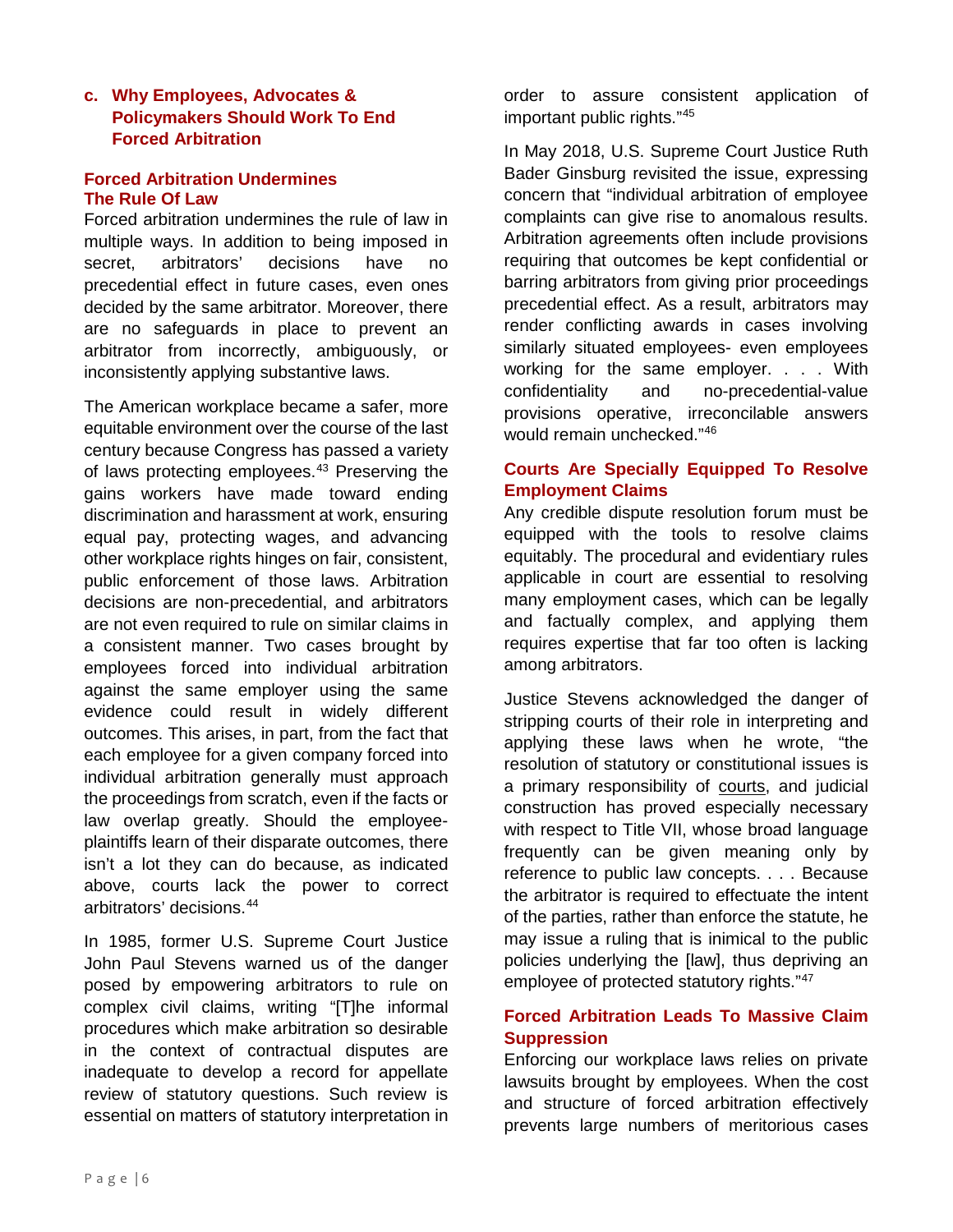from ever being brought, it is inevitable that substantial amounts of unlawful activity will proceed unaddressed.

This phenomenon is particularly striking when viewed through the eyes of a low-wage worker. It is estimated that over \$15 billion is stolen from workers each year through minimum wage violations alone.<sup>[48](#page-4-12)</sup> Filing a claim in arbitration could cost a worker thousands of dollars.[49](#page-4-13) For employees earning the federal minimum wage a paltry \$240 per week for 40 hours of work individual arbitration is a luxury many workers just can't afford.<sup>[50](#page-4-14)</sup> For those workers, being forced into individual arbitration amounts to claim suppression.

Unfortunately, because of forced arbitration, the suppression of employee claims is occurring at an alarming rate. Based on a survey of the number of civil litigations filed in federal and state courts, New York University Law Professor Cynthia Estlund recently found that hundreds of thousands of expected employment claims forced into arbitration are never filed; instead, they go unheard in any forum.<sup>[51](#page-4-15)</sup> Estlund's research revealed that between 315,000 and 722,000 employment claims disappear into a "black hole of mandatory arbitration" each year.[52](#page-4-16) Prof. Estlund's research strongly supports the conclusion that companies are using forced arbitration as a tool to avoid the law.

#### **Class Bans In Forced Arbitration Isolate Victims Of Employer Wrongdoing**

In recent years, employers have launched a potentially devastating attack on workers' ability to band together for their mutual aid and protection. By inserting class, collective, and joint action waivers into their forced arbitration clauses, employers guarantee that wronged employees will be deprived of the necessary financial and emotional support that comes from bringing similar claims as a group.

Collective action waivers give unscrupulous employers a license to steal and engage in other widespread violations in the workplace. When an employer fails to pay its workers all they are owed, often the only way to be made whole is for

### **CLASS BANS MEAN LOW-WAGE WORKERS DENIED ACCESS TO JUSTICE**

When low-wage workers suffer unlawful treatment like wage theft at work, banding together with other employees to share the financial and emotional burden is often the only way for them to be made whole. Class action bans in forced arbitration clauses deny low-wage workers their only practical means to redress their grievances, which gives unscrupulous employers a de facto license to steal.

Sheila Hobson worked as an Assistant Manager at an Alabama gas station. Paid a meager hourly wage, Ms. Hobson needed every dime she earned to get by. Every day, Sheila worked hard to finish her long checklist of required duties. To complete everything, Sheila would frequently have to come in early and stay well beyond her scheduled 8 hour shift. On her way to and from the station, she was required to around to competing gas station to survey and record their fuel prices—a task for which she claims she was never paid.

Despite putting in the extra time, she was instructed by her supervisors not to record all hours worked. The company demanded her extra labor, but didn't want to pay her overtime wages. Instead, the company, Murphy Oil, USA, required Sheila and the other Assistant Managers work for free if they couldn't get the impossibly long list of chores done in the eight hours allotted. Sheila and the other assistant managers decided to use the law to challenge the company's policy. They banded together in a class action to demand payment for all hours worked, as required under the Fair Labor Standards Act. In response, the company invoked its forced arbitration policy, which included a ban on class and collective action, to deprive the gas station managers of their day in court.

Sheila and her peers fought the class ban all the way to the U.S. Supreme Court. In May 2018, the Court ruled against them. Because of this decision, it is expected that class bans will now become standard practice in low-wage industries like restaurants and home health care, leaving hourly employees with little recourse when suffering unlawful violations in the workplace.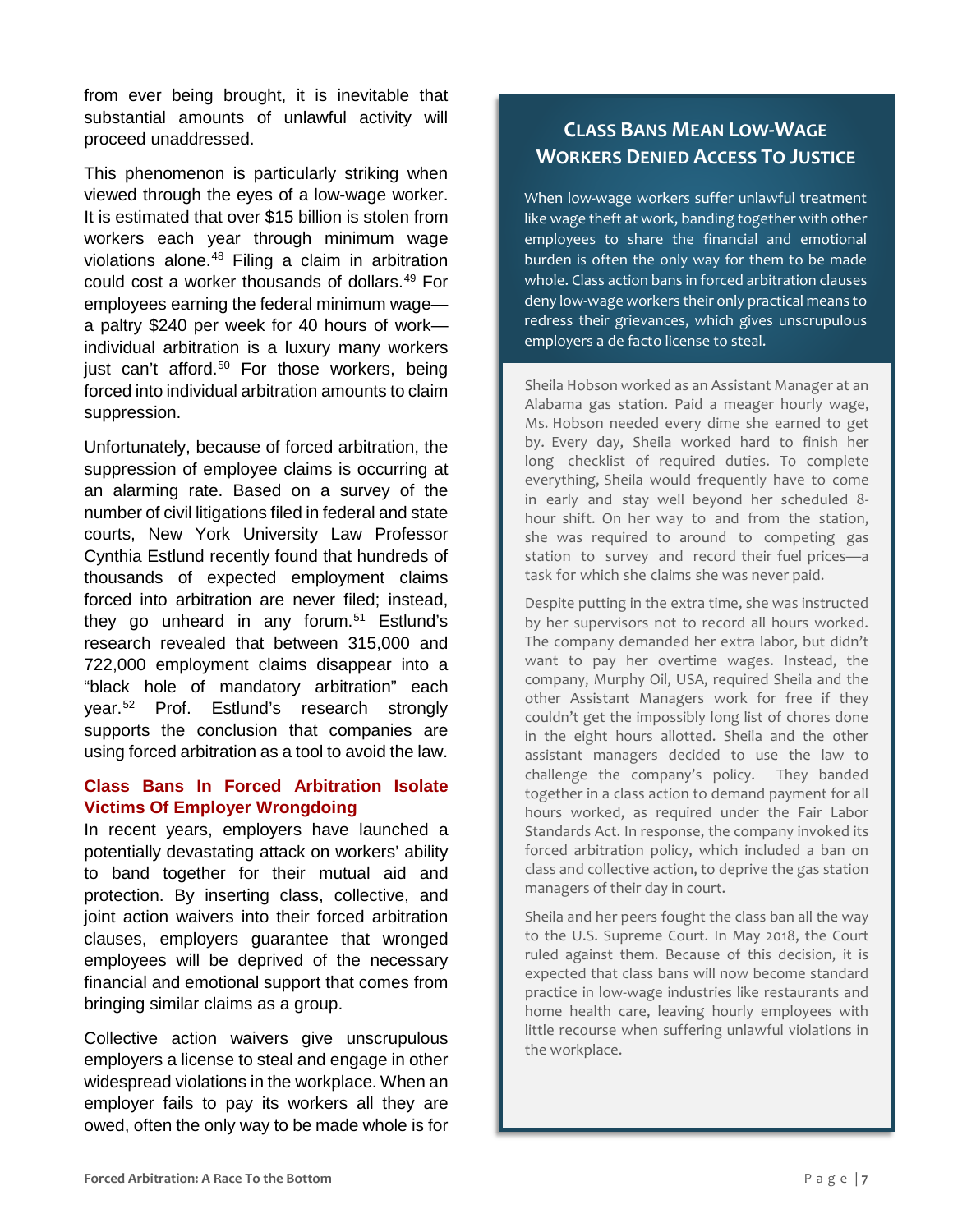employees to band together in a joint, class, or collective action. When the U.S. Supreme Court was confronted with the argument that financial constraints make pursuing individual arbitrations impractical for small-dollar claims, Justice Antonin Scalia, in the majority opinion, held that plaintiffs are not entitled to an *affordable* procedural path to vindicate their claims.[53](#page-4-17) As dissenting Justice Elena Kagan pointed out, under Justice Scalia's reasoning, if a plaintiff is too financially limited to be able to take on a giant corporate defendant alone, that's "too darn bad."[54](#page-4-18) But going it alone is now the only way many employees can even make the attempt.

In *Epic Systems, Inc. v. Lewis, et al*, employees challenged the legality of collective action bans in employment arbitration clauses. Decided in May 2018, the U.S. Supreme Court upheld the use of the collective action bans in forced

arbitration clauses, even where the employee never signed the clause or was never provided any opportunity to negotiate its terms.

Prof. Szalai found that 39 *Fortune* 100 companies explicitly bar employees from coming together to enforce their workplace rights.<sup>[55](#page-4-19)</sup> In 2017, the Economic Policy Institute found that nearly 25 million private sector, non-union employees were subject to class action bans.<sup>[56](#page-4-20)</sup> With the *Epic Systems* ruling, the number of employees cut off from joining with their coworkers is certain to rise. In the words of Justice Ginsburg, "the inevitable result of [this] decision will be the under-enforcement of federal and state statutes designed to advance the wellbeing of vulnerable workers."[57](#page-4-21)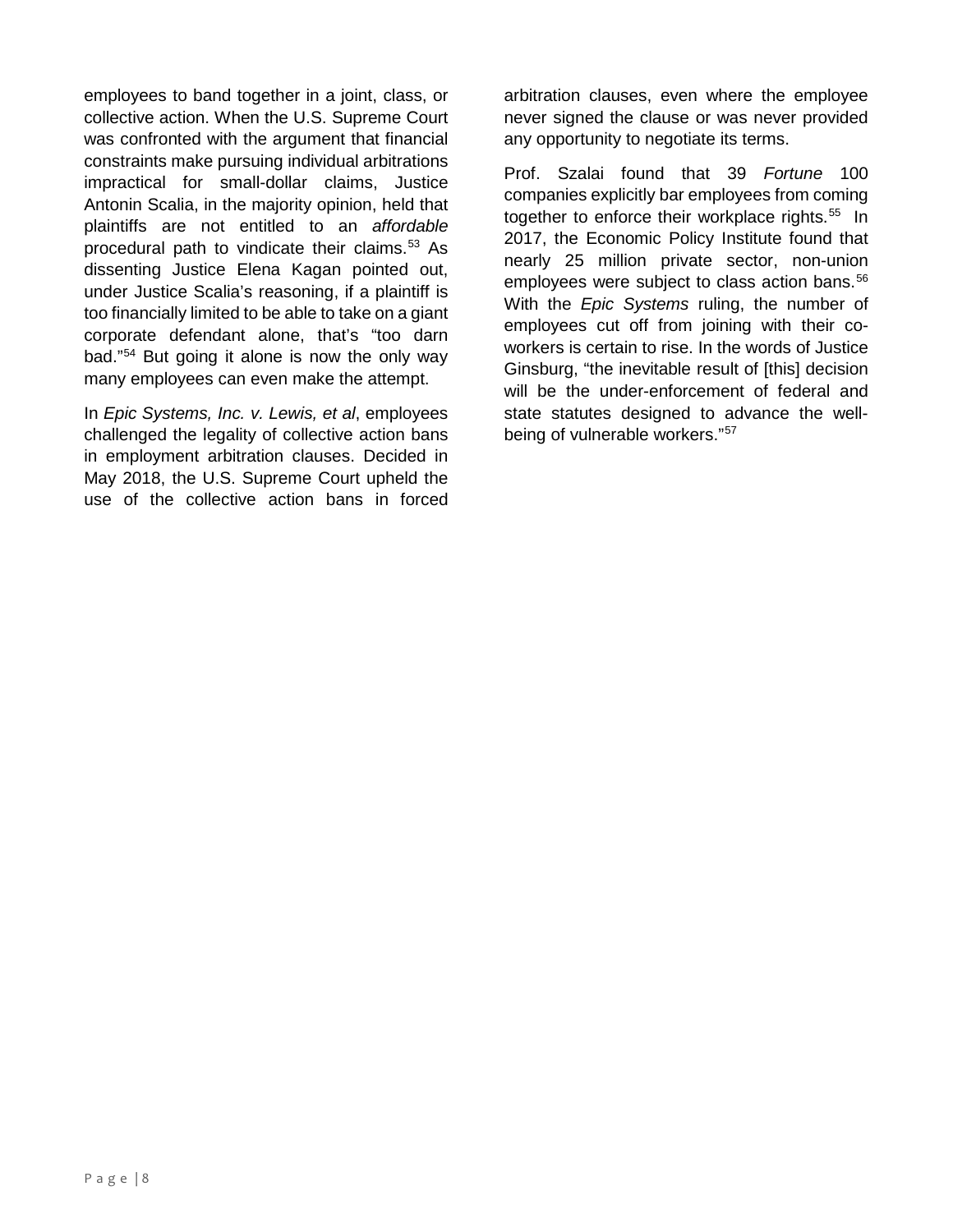<span id="page-9-0"></span>The NELA Institute's updated findings demonstrate that at least 52 of America's *Fortune*  100 use forced arbitration. Arbitration can be an efficient and beneficial dispute resolution process for both employers and employees when it is voluntarily agreed to after a dispute has arisen. *Forced* arbitration has neither of those characteristics, and can be disastrous for employees in the many ways described above. Just how many forced arbitration clauses are in effect across the United States is hard to determine, but several well-researched estimates paint a grim picture for America's workforce.

#### **a. The Prevalence of Forced Arbitration In The American Workplace**

Because of the secret nature of forced arbitration, it is difficult to know just how many workers are affected. In 2017, the Economic Policy Institute estimated that over 60 million employees are bound by forced arbitration clauses. Prof. Szalai, in *The Widespread Use Of Arbitration Among America's Top Companies*, examined the *Fortune*  100 and found that 80 percent used arbitration in some form, and at least half appeared to impose forced arbitration on a portion of their workforce. This report confirms that **at least 52 of America's wealthiest companies, which collectively employ over 10 million people, use forced arbitration in their employment contracts**.

Because of their prominence, the policies these companies choose to impose on their workers can affect entire industries. Large companies that impose forced arbitration on employees, especially those with class bans, get a competitive advantage over every company that plays by the rules.[58](#page-4-22) If underpaying workers with impunity becomes the norm, the market rate for every worker in that field becomes depressed, and those employers who do play by the rules will suffer a disadvantage in the marketplace as big corporate competitors undercut prices. This incentivizes unlawful behavior among employers and creates a race to the bottom in the workplace.

#### **b. Methodology & Definitions**

The Appendix to "The Widespread Use of Arbitration Among America's Top Companies" listed publicly accessible documents in support of its conclusion. This updated report sorts each arbitration contract identified in the Appendix into one of five categories: 1) Forced; 2) Forced with an opt-out; 3) Not Forced; 4) Negotiated; and 5) Unknown. To determine the appropriate category for each arbitration clause, I reviewed the source material Prof. Szalai provided for each company. I looked for information that indicated whether the clause was incorporated into a contract offered on a take-it-or-leave-it basis, such as a job application or employee handbook, whether the worker's job was dependent on accepting the arbitration clause, and/or if there was an opportunity for the employee to negotiate or optout of the contract.

- Fortune 100 companies are known to use arbitration in their employment contracts Fortune 100 companies are known to force
	- arbitration on workers as a condition of employment
- Fortune 100 company forced arbitration clauses also ban workers from joining any collective legal action

#### **"Forced"**

An arbitration clause in an employment contract is categorized as "forced" if it was drafted and presented by an employer who required potential or current employees, as a non-negotiable term or condition of employment, to waive their right to resolve an employment disputes in court prior to any such a dispute arising. While some employment contracts provide a window of time for an employee to choose not to be bound by a term or condition, called an "opt-out", unambiguously "forced" arbitration clauses do not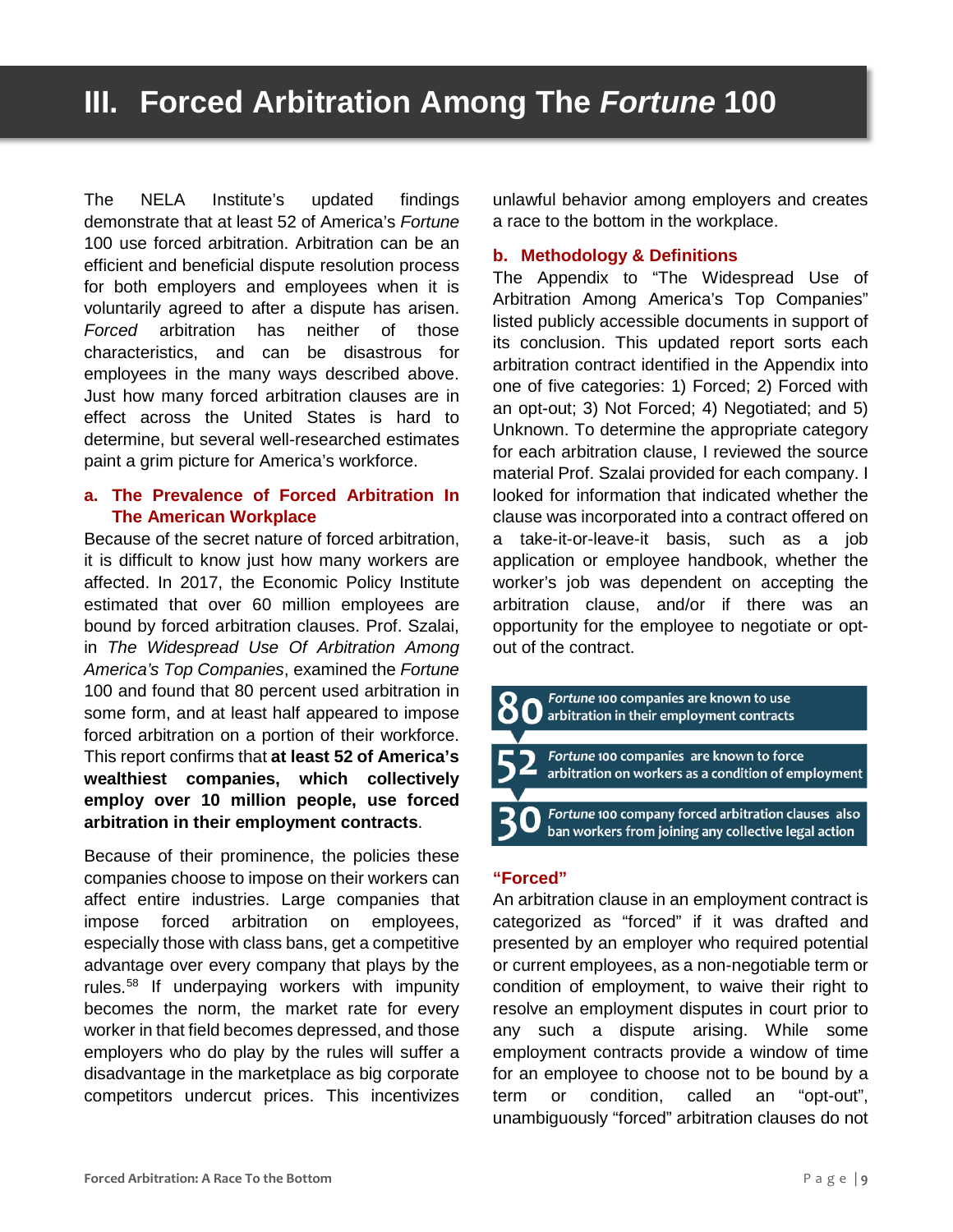<span id="page-10-0"></span>give employees any choice. Of the cases reviewed, forced arbitration clauses were the most common type presented to employees.

#### **"Forced With An Opt-Out"**

The second most common type of arbitration clause was presented to the employee in a form contract that contained an "opt-out" provision, whereby the employee was given a limited time to decline to be bound by the arbitration provision. Whether this is a true "forced" arbitration clause is debatable. On the one hand, employers are providing a process through which an employee may retain their right to go to court. On the other hand, the opt-out periods tend to be very short (between 10 days and 3 months), are themselves buried in fine print that an employee is unlikely to read, and can require multiple steps on the part of the employee that, if done incorrectly, will render the employee's choice to opt-out invalid. These are categorized as "Forced, with an opt-out."

#### **"Not Forced"**

An arbitration contract is categorized as "not forced" if the record shows that an employee had to take affirmative steps to be bound and signing the contract had no effect on the worker's offer of or continued employment.

#### **"Negotiated"**

There is no evidence any of the arbitration clauses at issue were negotiated, by any reasonable definition.

#### **"Unknown"**

In some instances, the circumstances surrounding how an identified arbitration clause came about are unclear. In one case, a company's use of an arbitration provision is mentioned only in passing as a point tangential to the issue before the court, with no further evidence of the arbitration clause existing in any subsequent public records.<sup>[59](#page-4-23)</sup> Executive employment contracts are another example where, absent clarification from the parties involved, it is unknown whether the arbitration provisions were a negotiated term. In such cases, the provision is categorized as "unknown."

#### **c. Results**

Overall, of the 80 arbitration clauses Prof. Szalai identified, **52 were forced and 30 of those contained collective action bans.** As Table 1 shows, 5 of the arbitration clauses were forced with an opt-out (all of which contained a class ban), 1 was unambiguously not forced, and 23 were unknown. None of the documents reviewed substantiated a finding that any of the arbitration clauses were negotiated. Given that 15 of the arbitration clauses were integrated into executive contracts, it is likely that at least some were negotiated. However, we cannot know for sure how many because that information is not publicly available.

**The Types Of Workers Forced Into Arbitration**

The "forced" arbitration clauses were further examined to identify which types of workers were bound by them, and whether those arbitration clauses also required the employee to waive their right to bring or join class, collective, or joint legal actions for their mutual benefit. The results of this review are expressed in Table 2.

#### **Executives**

Four executive contracts were categorized as "forced." This group is likely the smallest because executives are in a much better position to negotiate the terms of their contracts. The only unambiguously non-negotiable executive contracts discovered were within general severance agreements or other benefits documents.<sup>[60](#page-4-24)</sup>

#### **Affiliated Employees**

The second largest category of workers bound by forced arbitration was "affiliated" employees.<sup>[61](#page-4-25)</sup> These individuals perform work for the *Fortune*  100 company indirectly, such as for one of the company's subsidiaries, through a staffing agency, or as a worker who is classified by the company as an independent contractor. Out of the 52 companies identified, 12 imposed forced arbitration provisions on their affiliated workers, 7 of which also banned them from joining together in collective legal action.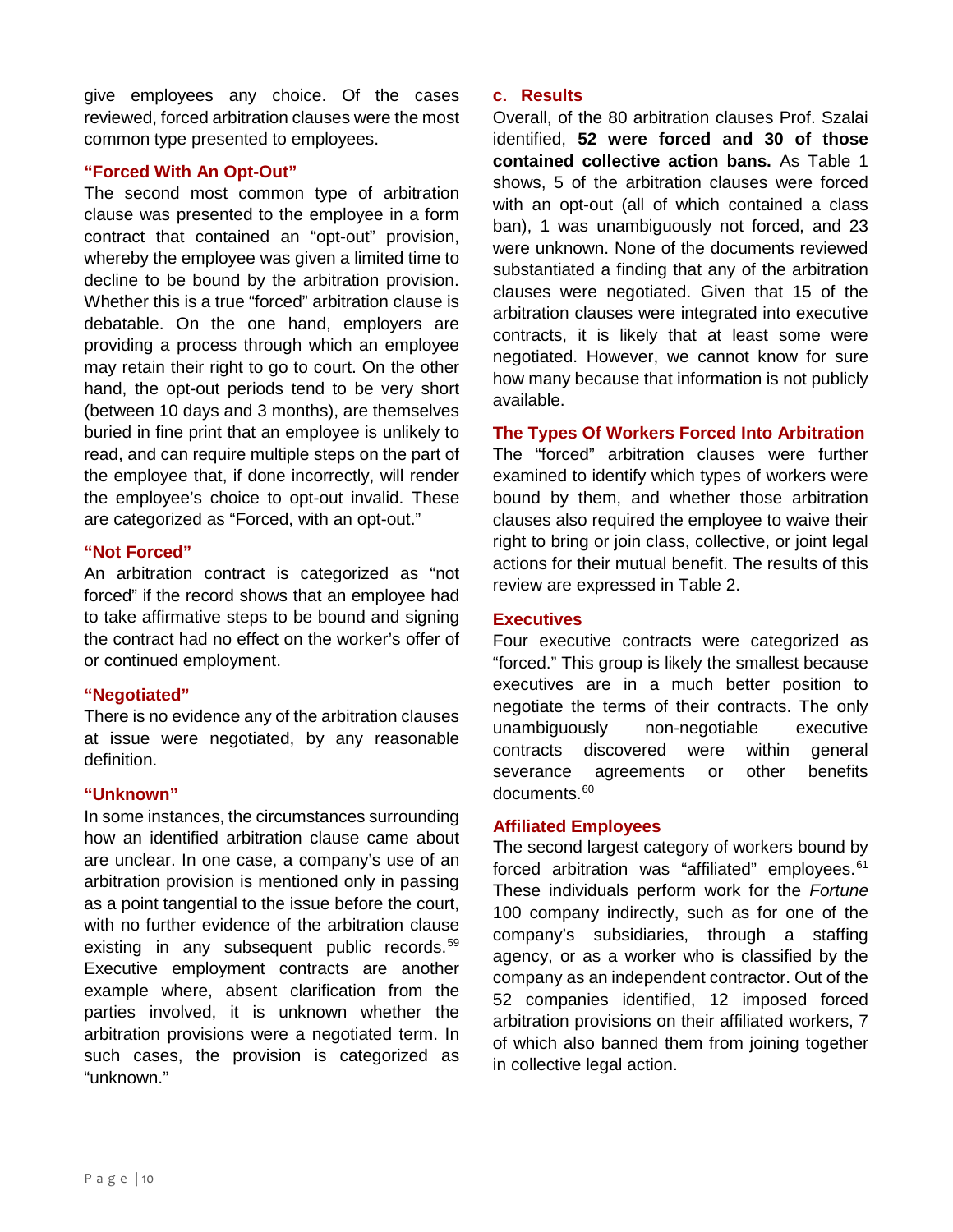#### **Direct Employees**

By far the largest category, 36 *Fortune* 100 companies<sup>[62](#page-4-26)</sup> required at least some portion of the workers they employ directly to be bound by a

forced arbitration provision. Of those, 22 also prevented those employees from joining any class, collective, or joint action against the employer.

### **Table 1: Distribution of Arbitration Clauses Among** *Fortune* **100 Companies By Type & Presence of Class and Collective Action Bans**

| <b>Arbitration Clause is</b> | Forced | Forced,<br>w/opt-out | <b>Not Forced</b> | <b>Negotiated</b> | <b>Unknown</b> |
|------------------------------|--------|----------------------|-------------------|-------------------|----------------|
| Class Ban                    | 30     |                      | 0                 | 0                 | -5             |
| <b>No Class Ban</b>          | 22     | o                    |                   | $\circ$           | 18             |
| <b>Total</b>                 | 52     |                      |                   | O                 | 23             |

| By Type of Employee & Presence of Class and Collective Action Ban |  |
|-------------------------------------------------------------------|--|

| Arbitration Clause with | Forced | Forced,<br><b>Direct Employee</b> | Forced,<br><b>Affiliated</b> | Forced,<br><b>Executive</b> |
|-------------------------|--------|-----------------------------------|------------------------------|-----------------------------|
| <b>Class Ban</b>        | 30     | 22                                |                              |                             |
| No Class Ban            | 22     | 14                                |                              |                             |
| <b>Total</b>            | 52     | 36                                | 12                           |                             |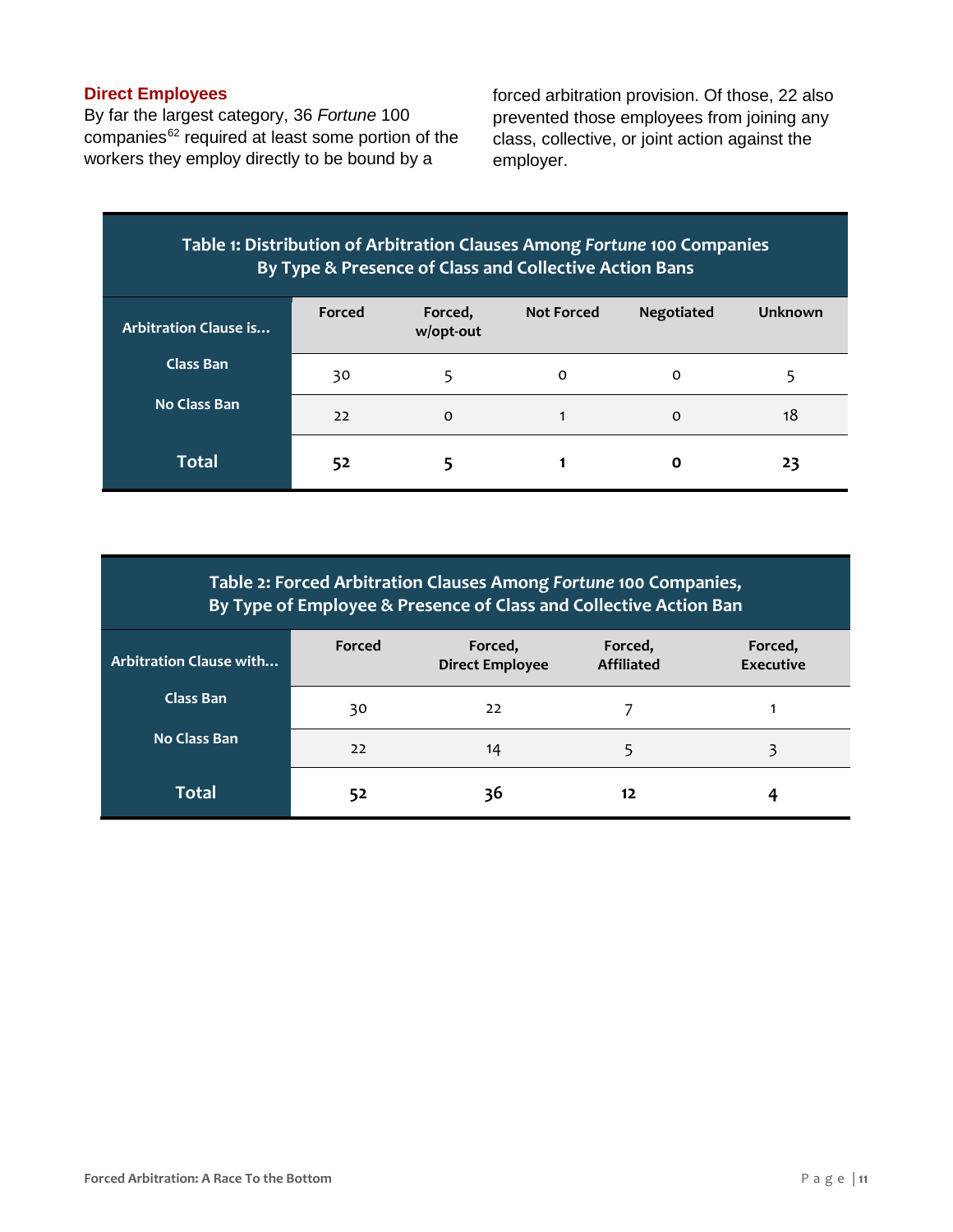<span id="page-12-0"></span>The Federal Arbitration Act (FAA)<sup>[63](#page-4-27)</sup> was passed in 1925 to create a cheaper, faster way for businesses of equal bargaining power to resolve commercial contract disputes.<sup>[64](#page-4-28)</sup> It was never intended to govern employment disputes.<sup>[65](#page-4-29)</sup> However, since the early 1980's, the U.S. Supreme Court has gradually transformed this early 20th century law into a 21st century super-statute. <sup>[66](#page-4-30)</sup> As one employee rights advocate recently observed, today "arbitration is second only to God in its power and might in our civilization."[67](#page-4-31) This Part discusses some of the steps that state and federal legislatures have taken and could take to address forced arbitration.

#### **a. Individual States Could Consider Choice-Of-Forum, Contract Formation & Private Attorneys General Legislation**

States cannot ban forced arbitration outright. U.S. Supreme Court precedent preempts "any state rule that discriminates on its face against arbitration or that covertly accomplishes the same objective by disfavoring contracts that have the defining features of arbitration agreements."[68](#page-4-32) While preemption makes it difficult for states to maneuver around the FAA, they can still enact measures to protect their citizens from certain problematic aspects of forced arbitration. They might also consider passing laws allowing workers to bring representative claims to enforce the law.

**Choice-of-Venue & Choice-of-Law Provisions** As mentioned in Part II of this report, employers have broad discretion to insert provisions into their arbitration clauses that stack the deck in their own favor. Employers can insert clauses that require workers to travel out-of-state in order to adjudicate their claims, which can inflate the costs borne by workers and deter others from pursuing claims at all. They also could use forced arbitration to require all claims be adjudicated under the laws of a particular state, allowing companies to shop around for the most employer-friendly laws, regardless of where the claims arise.<sup>[69](#page-4-33)</sup>

To prevent employers from hailing its citizens into a foreign jurisdiction or denying them the benefit its state employment laws, California passed a law in 2016 making it unlawful for employers to condition an offer of employment on a worker agreeing to litigate or arbitrate out of state.<sup>[70](#page-4-34)</sup> That same law renders forced arbitration agreements requiring claims to be adjudicated under another state's laws to be voidable at the discretion of the employee.[71](#page-4-35) Because the law does not single out the arbitral forum, it is not preempted by the FAA.

This type of procedural work-around is not a substitute for ending forced arbitration, but it will at least spare employees a potentially cumbersome and costly journey across the country to enforce their workplace rights. The law also ensures that forced arbitration cannot be used to deny California workers their rights under their state's laws. For other states with strong employee protections, this type of measure could be a useful tool.

#### **Laws Forbidding The Formation Of Certain Contract Provisions**

Recently, two states have pursued a creative way to limit an employer's ability to require arbitration as a condition of employment. The State of Washington passed a law in March 2018 which makes it unlawful for employers to condition a job offer on the waiver of the employee's right to publicly pursue a cause of action for workplace discrimination in a judicial or administrative forum[.72](#page-4-36) California has a similar bill making its way through its state legislature, which would prohibit an employer from requiring any current or prospective employee to waive any "right, forum, or procedure" for a violation of the state's employment laws as a condition of employment. $73$ 

Both the Washington and California legislation target the fact that forced arbitration conditions the hiring of an applicant on her waiving of her rights. Lawmakers in both states are hopeful that these laws will not be preempted, because the bills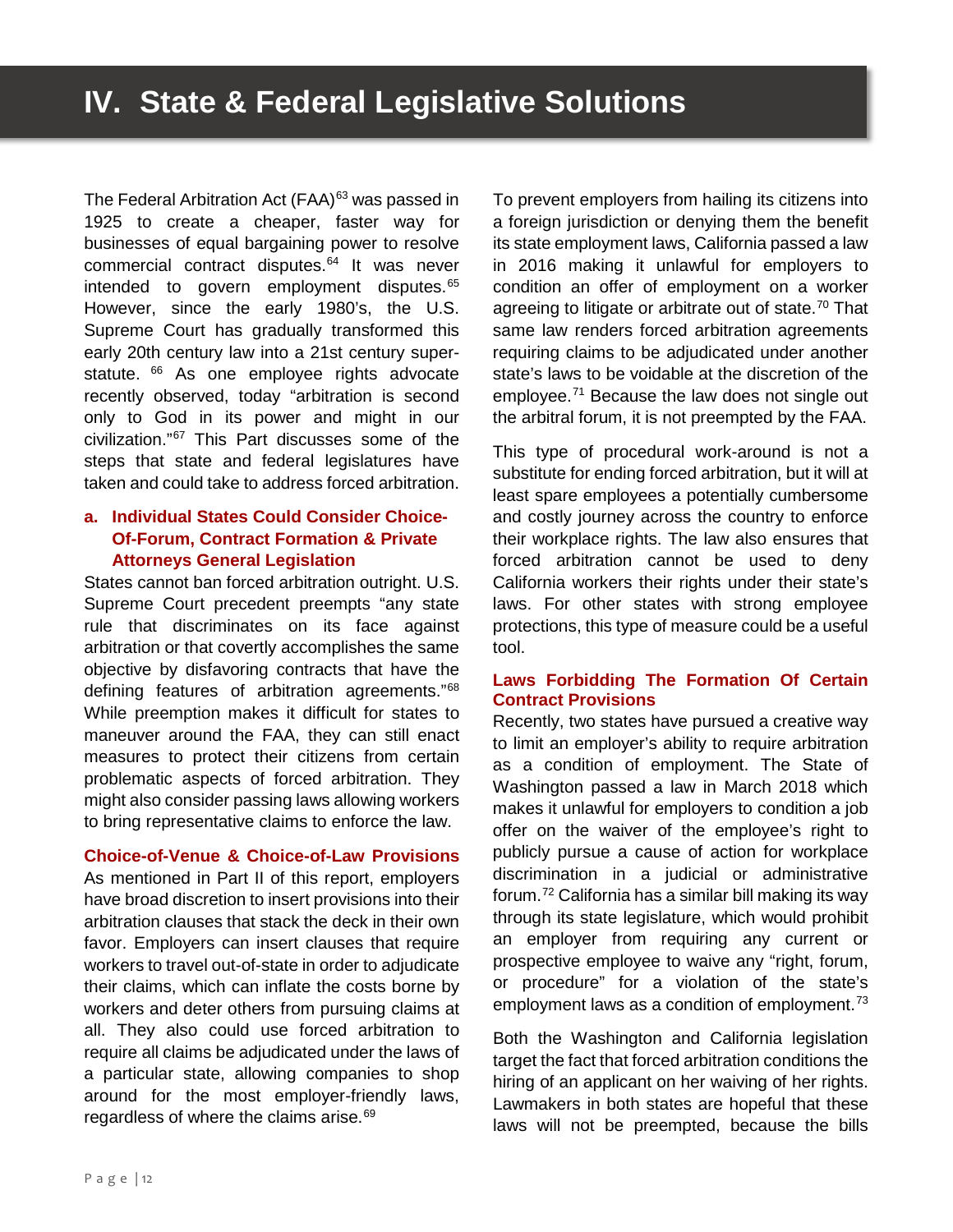<span id="page-13-0"></span>address behavior that occurs before any contract is formed (and the FAA's applicability is limited expressly to "contracts").

#### **Private Attorneys General Legislation**

Two related problems with forced arbitration are: 1) it prevents employees from being compensated for harm they have suffered at work; and 2) it allows unscrupulous employers to break the law with impunity. California's "Labor Code Private Attorneys General Act" (PAGA), passed in 2004, has had some success in addressing both of those issues.[74](#page-4-38)

PAGA allows aggrieved employees "to sue as a proxy or agent of California's state labor law enforcement agencies in collecting civil penalties for Labor Code violations."[75](#page-4-39) Unlike in a traditional private lawsuit, workers pursuing a PAGA representative claim are not seeking damages; they are collecting penalties for labor violations, as provided for under state law.[76](#page-4-40) Employees who successfully prosecute a PAGA claim on behalf of the state receive 25% of the collected penalties, while the other 75% goes to the state's labor law enforcement agency.<sup>[77](#page-4-41)</sup> California's Labor Code includes an extensive list of penalties, which can add up quickly for the worst offenders.

In 2015, basing its decision in U.S. Supreme Court precedent, the California Supreme Court held that PAGA imbues workers with a non-waivable right to participate in representative actions.<sup>[78](#page-4-42)</sup> Other courts have been unpersuaded by employers' attempts to prevent workers bound by individual forced arbitration clauses from bringing PAGA claims outside of arbitration, though, as of this writing, a petition asking the U.S. Supreme Court to overrule this holding is pending.<sup>[79](#page-5-0)</sup> Furthermore, while forced arbitration clauses bind employees who are parties to a contract, PAGA claims are brought (in part) on behalf of the state government. Since the state is not a party to any private employment contract, employees bound by arbitration clauses are not precluded from pursuing PAGA claims.<sup>[80](#page-5-1)</sup>

It is important to acknowledge that PAGA is an effective tool for employees, in part, because California has some of the most employee-friendly labor provisions in America. If other states are considering embracing a PAGA-type law, then they must also consider the content of their own state labor codes and the types of claims an employee could theoretically enforce.<sup>[81](#page-5-2)</sup>

#### **b. Congress Could Create Exceptions To The Federal Arbitration Act Or Amend It To Outlaw Forced Arbitration Completely**

The only way to end forced arbitration in the workplace is through federal legislation.<sup>[82](#page-5-3)</sup> Bills that have been introduced in recent years have embodied different approaches to reign in the problem. Some have offered a piecemeal approach that carves out exceptions by industry, type of claim, or both. Others have proposed amending the FAA to prohibit the use of forced arbitration in all employment contracts.

#### **Industry & Claim Specific Legislation Limiting The Use of Forced Arbitration**

As forced arbitration clauses started to become more common in the American workplace, <sup>[83](#page-5-4)</sup> bipartisan efforts to curb the use of forced arbitration in particularized industries began to emerge. For example, in 2007, Republican Senator Chuck Grassley introduced the Fair Contracts for Growers Act to protect agricultural workers, [84](#page-5-5) expressing the need that "arbitration be voluntarily agreed upon by both parties to settle disputes at the time a dispute arises, not when the contract is signed."<sup>[85](#page-5-6)</sup>

In 2010, with the support of both Democrats and Republicans, Congress used the defense department appropriations bill to prohibit employers with federal defense contracts worth more than \$1 million from forcing employees to arbitrate sexual harassment claims.<sup>[86](#page-5-7)</sup> President Barack Obama went further in protecting employees working for government contractors when he issued his Fair Pay and Safe Workplaces Executive Order (EO) in 2014.<sup>[87](#page-5-8)</sup> Among other things, the Fair Pay and Safe Workplaces EO prevented federal contractors that provided supplies or services in excess of \$1 million from requiring any employee from arbitrating claims arising from any type of claim arising from Title VII of the Civil Rights Act of 1964 or any tort claims related to sexual assault of harassment as a condition of employment.<sup>[88](#page-5-9)</sup> Unfortunately, the EO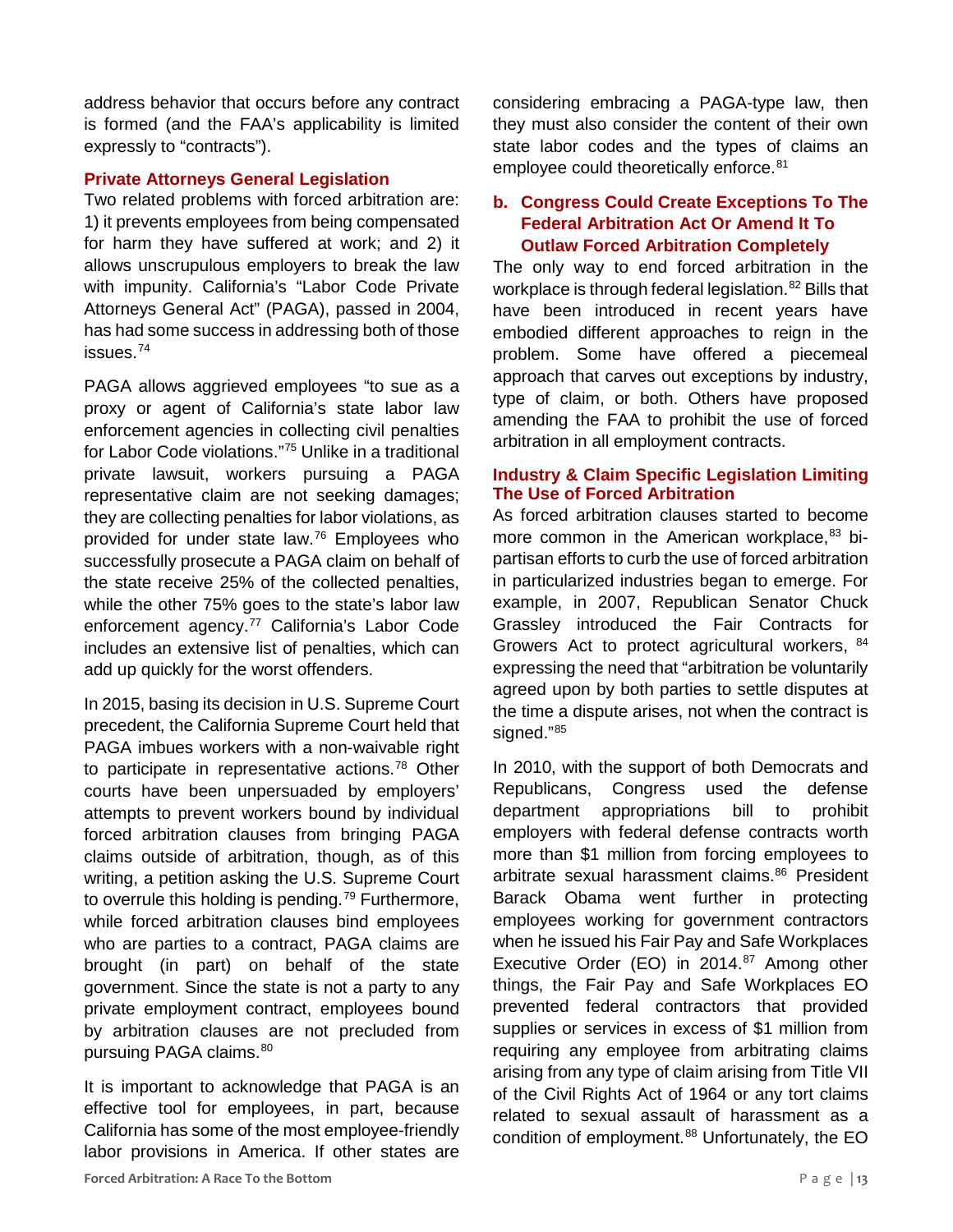<span id="page-14-0"></span>was revoked by Congress in the first year of the Trump Administration.<sup>[89](#page-5-10)</sup>

In 2016, the bipartisan Justice for Service Members Act (JSMA) was introduced to protect military service members and veterans whose employment and reemployment rights have been violated from having their claims forced into arbitration. The JSMA would render any agreement to arbitrate a claim under the Uniformed Services Employment and Reemployment Rights Act of 1994 (USERRA) unenforceable unless everyone involved agrees to arbitrate after a complaint on the specific claim has been filed.<sup>[90](#page-5-11)</sup>

Members of congress have also introduced legislation to protect workers' ability to bring specific types of claims in court. In the wake of widespread revelations involving harassment and assault perpetrated by prominent media, entertainment, and political figures, Senator Kirsten Gillibrand (D-NY) and Representative Cheri Bustos (D-IL) introduced the Ending Forced Arbitration of Sexual Harassment Act of 2017 (S. 2203/H.R. 4734) to carve out an exception to the FAA for claims of sexual harassment and discrimination. Earlier that year, the Restoring Statutory Rights and Interests of States Act of 2017 (RSRA) was introduced to amend the FAA by making it unlawful for employers to force employees to arbitrate claims involving violations of a federal or state statutes or constitutions, except when arbitration is knowingly and voluntarily agreed to after a dispute arises.<sup>[91](#page-5-12)</sup>

Because it has the potential to reopen the courthouse doors for many employees, excluding specific industries or types of claims from forced arbitration's reach may be very appealing. However, this approach also risks leaving out many categories of workers, including many who have traditionally been marginalized in the workplace.

#### **Amending The Federal Arbitration Act To Protect America's Workers**

The Arbitration Fairness Act (AFA) represents the most straightforward, comprehensive way to end forced arbitration. It would amend the FAA to exclude all non-union contracts of employment. Legislation to do so has been introduced in every session of congress since 2007.<sup>[92](#page-5-13)</sup> The 2018 version of the AFA, introduced by Sen. Richard Blumenthal and Rep. Hank Johnson, "prohibits a pre-dispute arbitration agreement from being valid or enforceable if it requires arbitration of an employment, consumer, antitrust, or civil rights dispute."[93](#page-5-14) The bill currently is supported by over 100 co-sponsors in the U.S. House and Senate.

Over the last decade, returning the FAA to its original, intended purpose has remained a policy priority for employee and consumer rights advocates.[94](#page-5-15) A national study found that once voters heard a brief description of forced employment arbitration, they overwhelmingly opposed it, with more than four in ten strongly opposed.[95](#page-5-16) In fact, likely voters support ending forced arbitration in the workplace by a margin of more than two to one, including majorities of Democrats, Independents, and Republicans.<sup>[96](#page-5-17)</sup> If passed, the AFA would protect all workers from forced arbitration, and help restore the balance of power between workers and employers.

## **V. Conclusion**

Over the last thirty years, an increasing number of employers have silenced workers who have experienced unlawful treatment at work by denying access to courts. Unscrupulous employers know they have nothing to fear when they cheat employees or engage in widespread discrimination or abuse: absent meaningful enforcement mechanisms, they will suffer no consequences for their harmful acts. To reinforce the rule of law, and to restore basic fairness and access to justice among America's workers, forced arbitration in the American workplace must end.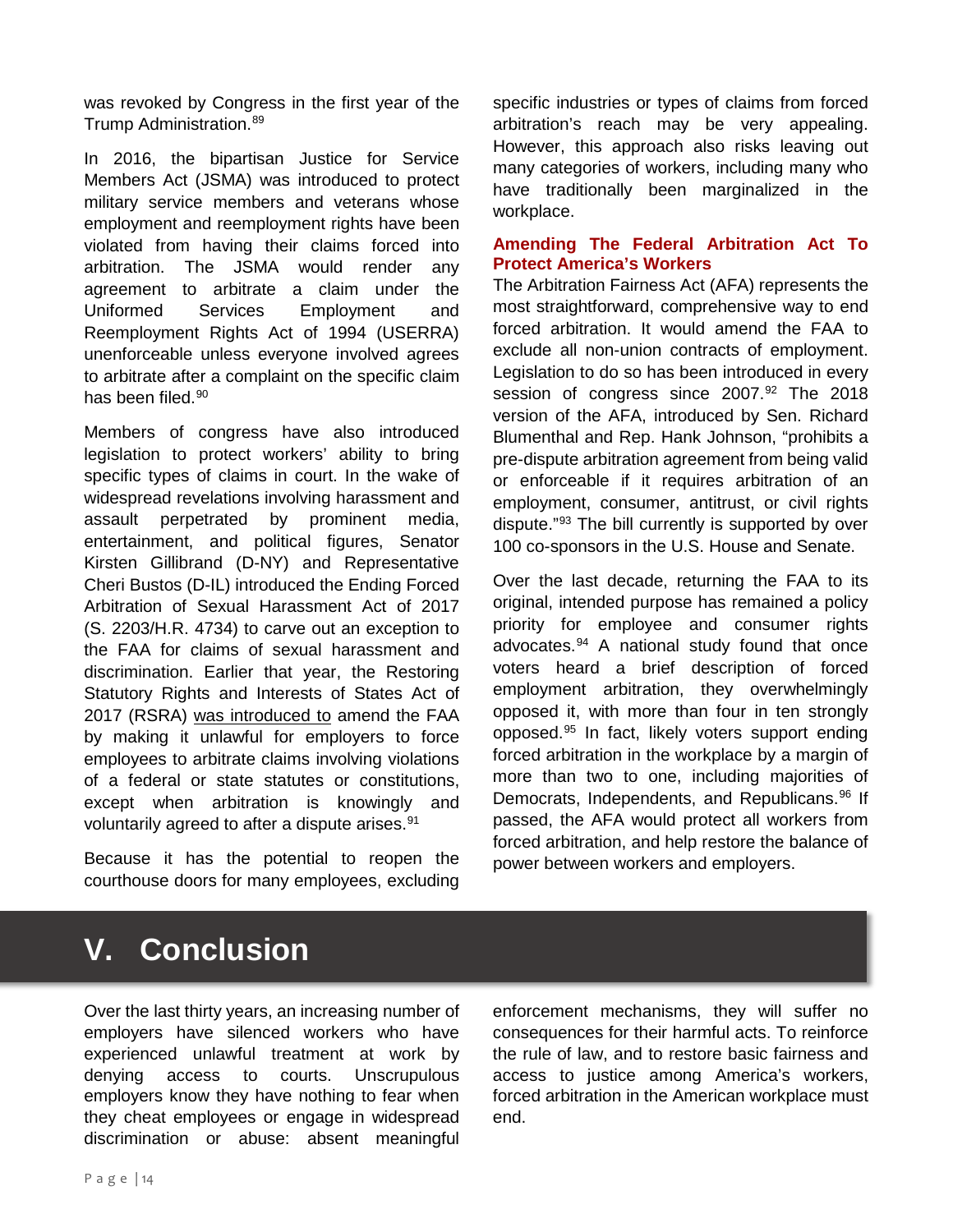## <span id="page-15-0"></span>**Endnotes**

<sup>1</sup> Elizabeth Colman is the Paul H. Tobias Attorney Fellow at The Employee Rights Advocacy Institute For Law & Policy. She would like to thank Loyola Law<br>Professor Imre Szalai and 2018 Summer Law Fellow Engram Wilkinson fo <sup>2</sup> PROFESSOR IMRE S. SZALAI, THE WIDESPREAD USE OF WORKPLACE ARBITRATION AMONG AMERICA'S TOP 100 COMPANIES (The Employee Rights Advocacy Institute For Law & Policy, March 2018), *available at* [http://employeerightsadvocacy.org/wp-content/uploads/2018/03/NELA-Institute-Report-Widespread-Use-of-Workplace-](http://employeerightsadvocacy.org/wp-content/uploads/2018/03/NELA-Institute-Report-Widespread-Use-of-Workplace-Arbitration-March-2018.pdf)[Arbitration-March-2018.pdf](http://employeerightsadvocacy.org/wp-content/uploads/2018/03/NELA-Institute-Report-Widespread-Use-of-Workplace-Arbitration-March-2018.pdf)*.* <sup>3</sup> *Id.*

<sup>4</sup> *Id.*

<sup>5</sup> *Id.*

<sup>6</sup> ALEXANDER J.S. COLVIN, THE GROWING USE OF MANDATORY ARBITRATION (Economic Policy Institute, 2017), available a[t http://www.epi.org/publication/the-growing-](http://www.epi.org/publication/the-growing-use-of-mandatory-arbitration/)

<u>[use-of-mandatory-arbitration/.](http://www.epi.org/publication/the-growing-use-of-mandatory-arbitration/)</u><br><sup>7</sup> See, e.g., Sanchez v. Gen. Elec. Co., 2016 WL 3959161 (S.D. Tex. July 22, 2016); *Gold v. New York Life Ins. Co.,* 2017 WL 3026906 (N.Y. App. Div. July 18,

2017); Maestre v. Am. Express Co., 2014 WL 12605504 (S.D. Fla. Nov. 18, 2014).<br><sup>8</sup> See, e.g., Adams v. Energy Transfer Partners, 2017 WL 2349028 (S.D. Tex. Apr. 3, 2017); Hayes v. Travelers Indem. Co., 2012 WL 5285775 (E.D 2012); Dugan v. Best Buy Co. Inc., 2017 WL 3442807 (N.J. Super. Ct. App. Div. Aug. 11, 2017).<br>9 See, e.g., Grant v. Morgan Stanley Smith Barney LLC, 2017 WL 1044484 (S.D. Fla. Mar. 20, 2017); Hayden v. Cisco Sys., Inc., 20

Sept. 2, 2014); *Garcia-Clara v. AIG Ins. Co.* Puerto Rico, 2016 WL 1261058 (D.P.R. Mar. 30, 2016).<br><sup>10</sup> See, e.g., *Forsyth v. HP Inc.*, 2016 WL 9113665 (N.D. Cal. Nov. 14, 2016) (motion to compel); *Rodgers-Glass v. Conr* Tex. July 10, 2015).

<sup>11</sup> *See, e.g., Gragston v. Coca-Cola Refreshments*, 2015 WL 4999260 (S.D. Ohio July 27, 2015); *White v. SoftLayer Techs., Inc.*, 2015 WL 5052365 (N.D. Tex. Aug. 27, 2015); *Duffy v. Facebook, Inc.*, 2017 WL 1739109 (N.D. Cal. May 4, 2017).

<sup>12</sup> *See, e.g., James v. Turner Indus.*, 2014 WL 3726615 (M.D. La. June 30, 2014). NB: This is not intended to suggest that forced arbitration is used as a shield to protect unlawful actors from criminal liability.

<sup>13</sup> *See, e.g.* [Pfizer, Inc., 07-CA-176035, 10–CA–175850, 2 \(Locke, ALJ\) \(Jan. 10, 2017\)](https://www.nlrb.gov/cases-decisions/weekly-summaries-decisions/summary-nlrb-decisions-week-january-9-13-2017) ("the Respondent provided each employee with a copy of a document and informed the employee that if he or she continued to work for the Respondent, the employee would be *deemed* to have agreed to its terms."). <sup>14</sup> *Id.*

<sup>15</sup> Megan Leonhardt, *Getting Screwed at Work? The Sneaky Way You May Have Given Up Your Right To Sue,* TIME MAGAZINE (Sept. 27, 2017),

http://time.com/money/4958168/big-companies-mandatory-arbitration-cant-sue/<br><sup>16</sup> [Moses H. Cone Mem. Hosp. v. Mercury Constr. Corp., 460 U.S. 24 \(1983\)\(](https://scholar.google.com/scholar_case?q=Moses+H.+Cone+Mem.+Hosp.+v.+Mercury+Constr.+Corp.,+460+U.S.+1+(1983)&hl=en&as_sdt=2006&case=4974455257504383275&scilh=0)asserting for the first time that the FAA "is a congressional declarati federal policy favoring arbitration agreements, notwithstanding any state substantive or procedural policies to the contrary.").

<sup>17</sup> Colvin & Gough, *infra* note 22.

<sup>18</sup> Vincent A. Fusaro & H. Luke Shaefer, "*How Should We Define "Low-Wage" Work? An Analysis Using The Current Population Survey*," *Monthly Labor Review,* U.S. Bureau of Labor Statistics, October 2016,<https://doi.org/10.21916/mlr.2016.44> (finding that when "low-wage" is defined as 125% of the federal poverty threshold for a family of three, which equals \$13.50 per hour (2013 dollars), 36,000,000 wage and salary workers age 18-64, or 29.54%, are properly identified as "low-wage workers"). The terms of a forced arbitration clause may require employees to spend anywhere from \$200 to more than \$7,000 just to file a claim. *See*  American Arbitration Association (AAA) fee schedules (providing that under th[e AAA Employment Rules,](https://www.adr.org/sites/default/files/Employment%20Rules.pdf) fees may not exceed \$200, but disputes governed by the [AAA Commercial Rules](https://www.adr.org/sites/default/files/Commercial%20Rules.pdf) may be subject to a[n initial filing fee for an undetermined monetary claim](https://www.adr.org/sites/default/files/Commercial%20Fee%20Schedule.pdf) of as much as \$7,000). However, some courts have found costsharing provisions in arbitration clauses to be unconscionable, and therefore, unenforceable. S*ee*, *[Shankle v. B-G Maint. Mgmt. of Co., Inc.,](https://scholar.google.com/scholar_case?case=6570918336824038518&q=Gourley+v.+Yellow+Transp.,+LLC,++178+F.+Supp.+2d+1196+(D.+Colo.+2001).&hl=en&as_sdt=2006)* 163 F.3d 1230 (10th [Cir.1999\)\(](https://scholar.google.com/scholar_case?case=6570918336824038518&q=Gourley+v.+Yellow+Transp.,+LLC,++178+F.+Supp.+2d+1196+(D.+Colo.+2001).&hl=en&as_sdt=2006)holding an arbitration clause unenforceable where the plaintiff was required to pay one-half the costs of arbitration because such a requirement effectively limited access to a forum for resolution of claims).

<sup>19</sup> *Id*. *See also,* JAMS Employment Arbitration Rules & Procedures[, https://www.jamsadr.com/files/uploads/documents/jams-](https://www.jamsadr.com/files/uploads/documents/jams-rules/jams_employment_arbitration_rules-2014.pdf)

[rules/jams\\_employment\\_arbitration\\_rules-2014.pdf](https://www.jamsadr.com/files/uploads/documents/jams-rules/jams_employment_arbitration_rules-2014.pdf)

<sup>20</sup> See, e.g., Alpert v. Alphagraphics Franchising, Inc., 731 F. Supp. 685 - Dist. Court, D. New Jersey 1990 (requiring New Jersey plaintiff to arbitrate claim in Arizona); and *Doctor's Associates, Inc. v. Stuart*, 85 F. <sup>21</sup> The State of California has addressed this type of injustice by prohibiting employers from requiring employees to adjudicate state law claims outside of the state<br>as a condition of employment. Cal. Lab. Code 925. This

<sup>22</sup> [Volt Inf. Sciences v. Stanford Univ., 489 U.S. 468 \(1989\)\(h](https://scholar.google.com/scholar_case?q=Volt+Inf.+Sciences+v.+Stanford+Univ.,+489+U.S.+468+(1989)&hl=en&as_sdt=2006&case=16072421083614314186&scilh=0)olding that parties may specify by contract the rules under which the arbitration will be conducted, and that the Federal Arbitration Act mandates all contracts with arbitration agreements be enforced according to the terms of the agreement).

<sup>23</sup> Alexander J.S. Colvin & Mark D. Gough, *Individual Employment Rights In Arbitration Outcomes*, 68(5) IRL Review, 1019 (2015) (analyzing 11 years of publicly available arbitration data, and finding each repeat pairing between a given employer and arbitrator decreases the likelihood that the employee will win by 6.2%). 24 *Id.*

<sup>25</sup> *Volt, supra*, note 21.

<sup>26</sup> *See, e.g., Samaan v. General Dynamics* Land Systems, Inc., 2014 WL 4829536 (E.D. Mich. Sept. 29, 2014)(where the plaintiff employee, on appeal averred "[that the hearing] lasted ten minutes total. Oral arguments briefly focused on Samaan's claim . . . Each party spoke for approximately five minutes. The arbitrator spent the next thirty minutes focused on two subjects. First, he insisted Samaan "must settle" because the arbitrator could not or wished not to conduct a trial. Second, the arbitrator reflected on his own career disappointment when he was circuit judge in Wayne County, Michigan. . . during the brief oral arguments, the arbitrator declared that he had already reviewed General Dynamics' Briefs and the accompanying documents that were submitted in paper format. However, the arbitrator stated that he had not had a chance to review Samaan's briefs and documents that were submitted because they had been submitted electronically.

Shortly thereafter, the arbitrator stated that the case was too legally "complicated" for him.").<br><sup>27</sup> See, e.g., *Martinez v. Master Protection Corp.*, 12 Cal. Rptr. 3d 663, 672 (Cal. Ct. App. 2004)(finding an arbitration deposition and document request was not impermissible).

<sup>28</sup> *[Order of United Commercial Travelers Am. v. Wolfe,](https://scholar.google.com/scholar_case?case=8212251652251900948&q=+employ!+arbitration+and++shorten++%22the+statute+of+limitation%22&hl=en&as_sdt=2006&as_ylo=2014)* 331 U.S. 586, 608 (1947)(providing "it is well established that, in the absence of a controlling statute to the contrary, a provision in a contract may validly limit between the parties, the time for bringing an action on such contract to a period less than that prescribed in the

general statute of limitations, provided that the shorter period itself shall be a reasonable period.").<br><sup>29</sup> <u>[Investment Partners, L.P. v. Glamour Shots Licensing, Inc.,](https://scholar.google.com/scholar_case?case=7305640075149995052&q=+Poly-America+175+S.W.3d+315&hl=en&as_sdt=2006) 298 F.3d 314, 318 n. 1 (5th Cir.2002)</u>. See also <u>K</u> [R, 1994 WL 803508, at \\*1 \(N.D. Tex. Nov.28, 1994\)](https://scholar.google.com/scholar_case?about=14540498560416236988&q=+Poly-America+175+S.W.3d+315&hl=en&as_sdt=2006) (denying employee's claim that denial of punitive damages and allowing reinstatement "only if money damages are insufficient as a remedy" invalidated the arbitration agreement); *Pony Express Courier Corp. v. Morris*, 921 SW 2d 817 (Tex. Ct. App., 1996)(holding an arbitration clause that limited an employee's award to "the lesser of (i) any actual lost wages, (ii) an amount not to exceed six months' wages, or (iii) in an appropriate case, reinstatement" was enforceable).

<sup>30</sup> Katherine V.W. Stone & Alexander J.S. Colvin, *The Arbitration Epidemic: Mandatory Arbitration Deprives Workers and Consumers of Their Rights*, Economic<br>Policy Institute (2015)(finding that plaintiffs won 36.4% of the plaintiffs in federal court were \$176,426 compared to \$36,500 in forced arbitration). <sup>31</sup> *Oxford Health Plans, LLC v. Sutter* 133 S. Ct. 2064, 2070 (2013).

<sup>32</sup> *Id.*

33 EEOC, CHARGE STATISTICS (CHARGES FILED WITH EEOC) FY 1997 THROUGH 2017,<https://www.eeoc.gov/eeoc/statistics/enforcement/charges.cfm> (acknowledging that "because individuals often file charges claiming multiple types of discrimination, the number of total charges [may] be less than the total [] listed."). <sup>34</sup> *Id.*

<sup>35</sup> U.S. EEOC, SELECT TASK FORCE ON THE STUDY OF HARASSMENT IN THE WORKPLACE REPORT OF CO-CHAIRS CHAI R. FELDBLUM & VICTORIA A. LIPNIC (2016), [https://www.eeoc.gov/eeoc/task\\_force/harassment/report.cfm](https://www.eeoc.gov/eeoc/task_force/harassment/report.cfm)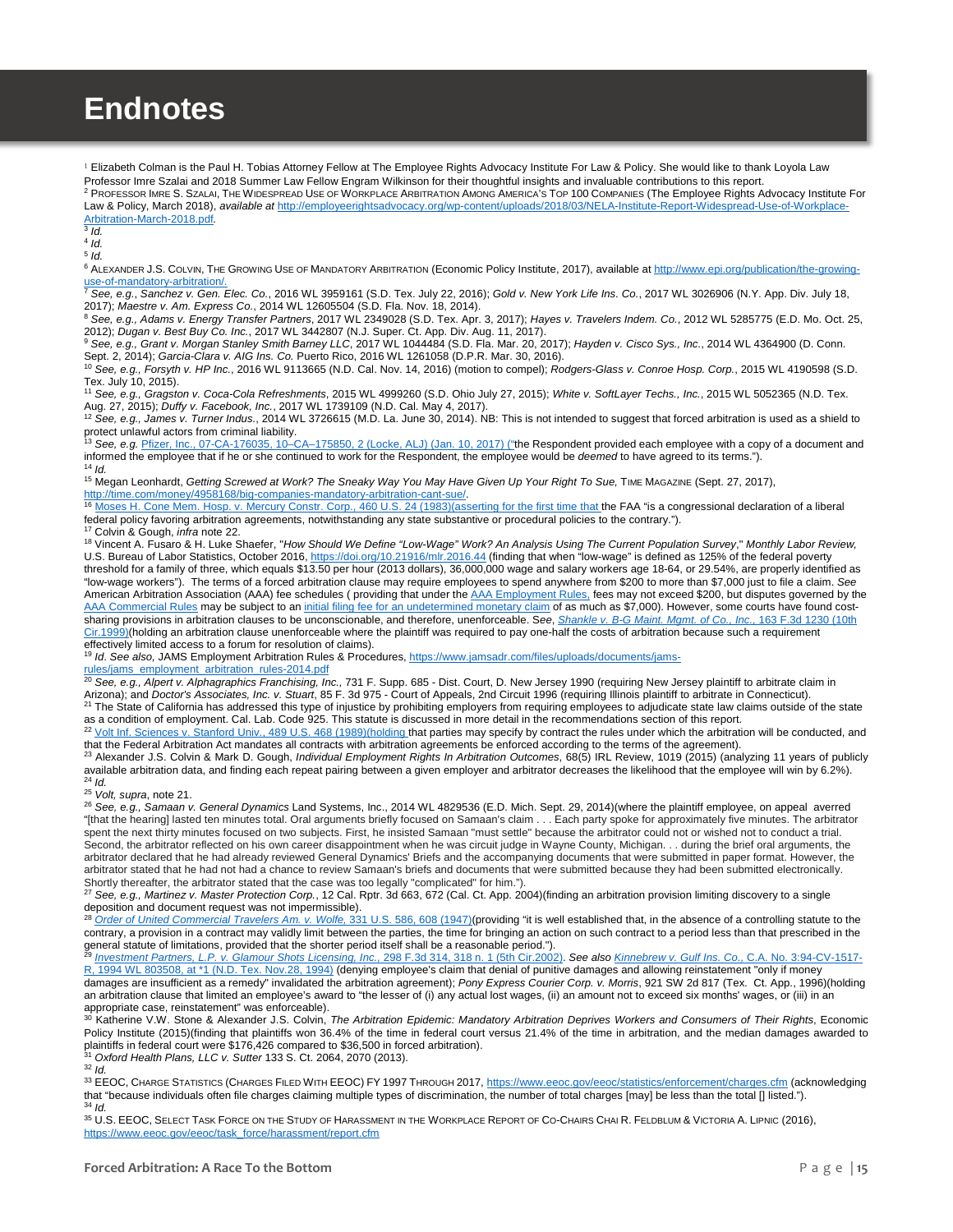<sup>36</sup> Complaint at 3, *Carlson v. Ailes,* No. 2:16-cv-04138-JLL-JAD (D. N.J., filed July 18, 2016).

<sup>37</sup> Paul Farhi, *Bill O'Reilly's Fox News Career Comes To A Swift End Amid Growing Sexual Harassment Claims*, THE WASHINGTON POST (April 19, 2017), *available at* [https://www.washingtonpost.com/lifestyle/style/bill-oreilly-is-officially-out-at-fox-news/2017/04/19/74ebdc94-2476-11e7-a1b3-](https://www.washingtonpost.com/lifestyle/style/bill-oreilly-is-officially-out-at-fox-news/2017/04/19/74ebdc94-2476-11e7-a1b3-faff0034e2de_story.html?utm_term=.b338ddd28b3d)

- Farff0034e2de\_story.html?utm\_term=.b338ddd28b3d.<br><sup>38</sup> Hope Reese, *Gretchen Carlson on How Forced Arbitration Allows Companies to Protect Harassers, Vox.com (May 21, 2018),<br>https://www.vox.com/conversations/2018/4/30/17292*
- $\frac{39}{29}$  Amended Comp. at 4, Brown, et al v. Twenty-First Century Fox, et al, Index No. 22446/2017E, filed Apr.4, 2017 (N.Y. Sup. Ct.).<br><sup>40</sup> Id. at 3.
- 

 $\overline{\phantom{a}}$ 

<sup>40</sup> *Id.* at 3. 41 Amended Comp. at 12, *Blanco v. Twenty-first Century Fox, et al*, No. 17-cv-03017 (ALC), filed May 22, 2017 (S.D.N.Y.)

42 David Folkenflik, *Fox News Pays \$10 Million To Settle Racial, Gender Bias Suits*, NATIONAL PUBLIC RADIO, May 16, 2018, https://www.npr.org/sections/thetwo-<br>way/2018/05/16/611504340/fox-news-pays-10-million-to-settle-ra

43E.g., Fair Labor Standards Act of 1938, 29 U.S.C. 201 et seq.; Title VII of the Civil Rights Act of 1964, Pub. Law 88-352; Occupational Safety and Health Act, 29 U.S.C. 651, et seq.

<sup>44</sup> *Oxford Health Plans, LLC, supra,* note 30.

45 Epic Systems, Corp. v. Lewis, No. 16-205, slip op. at 29 (U.S., May 21, 2018) (Ginsberg, J. dissenting).<br>47 Mitsubishi Motors Corp., supra note 45.

<sup>48</sup> DAVID COOPER & TERISA KROEGER, EMPLOYERS STEAL BILLIONS FROM WORKERS' PAYCHECKS EACH YEAR (Economic Policy Institute, 2017), *available at* [http://www.epi.org/files/pdf/125116.pdf.](http://www.epi.org/files/pdf/125116.pdf)<br><sup>49</sup> THE EMPLOYEE RIGHTS ADVOCACY INSTITUTE FOR LAW & POLICY, *The Facts on Forced Arbitration: Forced Arbitration Gives Dishonest Employers A License to* 

*Steal*, a[t http://employeerightsadvocacy.org/wp-content/uploads/2017/12/The-Institute-Faces-of-Forced-Arbitration-Wage-Theft-Fact-Sheet.pdf.](http://employeerightsadvocacy.org/wp-content/uploads/2017/12/The-Institute-Faces-of-Forced-Arbitration-Wage-Theft-Fact-Sheet.pdf) 50 *Id.*

<sup>51</sup> Estlund, The Black Hole of Mandatory Arbitration, 96 N.C.L. Rev. 102, 120 (finding, "All in all, the available evidence suggests that the overwhelming majority of claims that would have been litigated but for the presence of a [force arbitration clause] are simply dropped without being filed in any forum at all.") <sup>52</sup> *Id.*<br><sup>53</sup> American Express Co. v. Italian Colors Restaurant, 133 S. Ct. 2304, 2309 (2013).

<sup>53</sup> *American Express Co. v. Italian Colors Restaurant*, 133 S. Ct. 2304, 2309 (2013).<br><sup>54</sup> *Id.*, at 2313 (Kagan, J. dissenting).

<sup>55</sup> Szalai, *supra* note 1. Prof. Szalai only counted the arbitration clauses that explicitly required individual arbitration as having a "class ban." However, the U.S. Supreme Court has indicated that arbitration clauses that do not mention class proceedings in any forum may still preclude an employee from participating in a class action in arbitration specifically because the company *did not* agree to it. *See Stolt-Nielson v. AnimalFeeds Internat'l Corp.*, 559 U.S. 662 (2010).<br><sup>56</sup> Colvin, *supra* note 5.<br><sup>57</sup> Epic Systems, *supra* note 35,

58 Amicus Brief for Main Street Alliance at 14, Epic Systems, supra note 35 ("Allowing employers to force their workers to waive access to [collective actions] proceedings would unfairly benefit corporate wrongdoers, disadvantage responsible firms, and threaten the viability of law-abiding business.")<br><sup>59</sup> For example, we only became aware of Facebook's use of an arbitration clau

the provision in a footnote in a Motion to Transfer Venue. *Duffy v Facebook, Inc.*, 2017 WL 1739109, n. 3 (N.D. Cal. May 4, 2017)(" In their joint case management conference statement, Defendants noted their intent to compel Duffy's dispute to arbitration. (Dkt. No. 21 at 3.)")<br><sup>60</sup> Centene, Phillips 66, Microsoft, and Verizon. Records on file with the NELA Institute.

61 Exxon Mobile, General Motors, Ford Motors, Verizon, Johnson & Johnson, New York Life Insurance, United Healthgroup, Prudential Financial, Dow Chemical, Nationwide, Allstate, Nike. Records on file with the NELA Institute.

62 Walmart, Costco, Anthem, State Farm Insurance Company, Valero Energy, Target, PepsiCo, UPS, Intel, Albertsons Cos., HCA Holdings, Energy Transfer Equity, Wells Fargo, Bank of America, Berkshire Hathaway, General Electric, Kroger, Chevron, Fannie Mae, J.P. Morgan Chase, Home Depot, Citigroup, Comcast, IBM, Lowe's, Sysco, Hewlett Packard Enterprise, HP, Coca-Cola, Cigna, Best Buy, American Express, General Dynamics, Charter Communications, Pfizer, AIG. Records on file with the NELA Institute.

<sup>63</sup> 9 U.S.C. 1, et seq.

<sup>64</sup> *Forced Arbitration: An Assault on Workers' Rights,* NATIONAL EMPLOYMENT LAWYERS ASSOCIATION 2 (Apr. 12, 2018), available at

http://www.nela.org/NELA/docDownload/35806.<br><sup>65</sup> Hearing Before A Subcommittee Of the Committee on the Judiciary, U. S. Senate, 67<sup>th</sup> Cong., 4<sup>th</sup> Sess., on S. 4213, *A Bill Relating to Sales and Contracts to* <sup>65</sup> Hearin *Sell in Interstate Commerce and Foreign Commerce*; and S. 4214, *A Bill To Make Valid and Enforceable Written Provisions Or Agreements For Arbitration of Disputes Arising Out of Contract, Maritime Transactions, or Commerce Among the States or Territories or with Foreign Nations*, at 2, January 31, 1923 (Washington Government Printing Office, 1923)(where the drafter of the bill testified, "It is not intended that this shall be an act referring to labor disputes at all. It is purely an act to give the merchants the rights or the privilege of sitting down and agreeing with each other as to what their damages are, if they want to do it. Now that is all there is in this." ).

**<sup>66</sup>** For a complete history of the transformation of the Federal Arbitration Act from a limited commercial law governing merchants' contracts into a super-statute, see IMRE SZALAI, OUTSOURCING JUSTICE: THE RISE OF MODERN ARBITRATION LAWS IN AMERICA (Carolina Acad. Press, 2013).<br><sup>67</sup> Braden Campbell, *"Tesla Race Bias Case Not Going To Arbitration,"* Law360.com, June4, 2018, *available at* 

(quoting plaintiff's attorney Bryan Schwartz in response to rare success in defeating defendant-employer's motion to compel arbitration).<br><sup>68</sup> Kindred Nursing Centers Ltd. P'Ship v. Clark, 581 U.S. .4(2017). Kindred Nursing Centers Ltd. P'Ship v. Clark, 581 U.S.

69 Cal. Sen. Rules Comm. Analysis SB 1241, 2015-2016 Sess., 5 (08/29/16) (explaining that the purpose of the bill is to "ensure that California employees cannot be forced to litigate or arbitrate their California-based claims outside of California, under out-of-state laws, as a condition of an employment contract" because

employers are increasingly imposing choice-of-law and forum selection provisions on California workers to "ensure disputes are decided in a forum that is most favorable to the employer. <sup>70</sup> Cal. Lab. Code 925. In support of the legislation, the bill's author, Sen. Wieckowski, expounded, "A worker who lives and works in California should *never* be

forced to travel to a different state to exercise rights she has under California law" (Cal. Sen. Rules Comm. Analysis SB 1241, 2015-2016 Sess., 5 (08/29/16)( emphasis in the original).

 $<sup>1</sup>$  Cal. Lab. Code 925.</sup>

<sup>72</sup> SSB 6313, 65th Leg. Reg. Sess. (Wash. 2018). 73 Cal. Assembly Bill 3080, 2017-2018 Sess. (Cal. 2018).

<sup>74</sup> The Labor Code Private Attorneys General Act of 2004, Cal. Lab. Code §§ 2698-2699.5. PAGA is a complicated and developing area of California law worthy of an entire report of its own. My intent is only to provide a cursory description to raise awareness of the potential PAGA provides in re-opening the courthouse doors to workers.

75 Anthony Zaller, New Court Decisions Change the Landscapeof Private Attorneys General Act Representative Actions (CALIFORNIA EMPLOYMENT LAW REPORT, Aug. 18, 2017), [https://www.californiaemploymentlawreport.com/2017/08/new-court-decisions-change-landscape-private-attorneys-general-act-representative](https://www.californiaemploymentlawreport.com/2017/08/new-court-decisions-change-landscape-private-attorneys-general-act-representative-actions/)actions/.<br><sup>76</sup> The Labor Code Private Attorneys General Act of 2004, Cal. Lab. Code §§ 2698-2699.5.<br><sup>77</sup> Cal. Lab. Code §2699(i)(providing" Except as provided in subdivision (j), civil penalties recovered by aggrieved empl

percent to the Labor and Workforce Development Agency for enforcement of labor laws, including the administration of this part, and for education of employers and employees about their rights and responsibilities under this code, to be continuously appropriated to supplement and not supplant the funding to the agency for those purposes; and 25 percent to the aggrieved employees.").

<sup>78</sup> *Iskanian v. CLS Transportation L.A.*, 135 S. Ct. 1155 (2015) (where the appellate court relied on the U.S. Supreme Court holding in *EEOC v. Waffle House, Inc.,*  534 U.S. 279 (2002), that "the FAA does not mention enforcement by public agencies; it ensures the enforceability of private agreements to arbitrate, but otherwise does not purport to place any restriction on a nonparty's choice of judicial forum.")